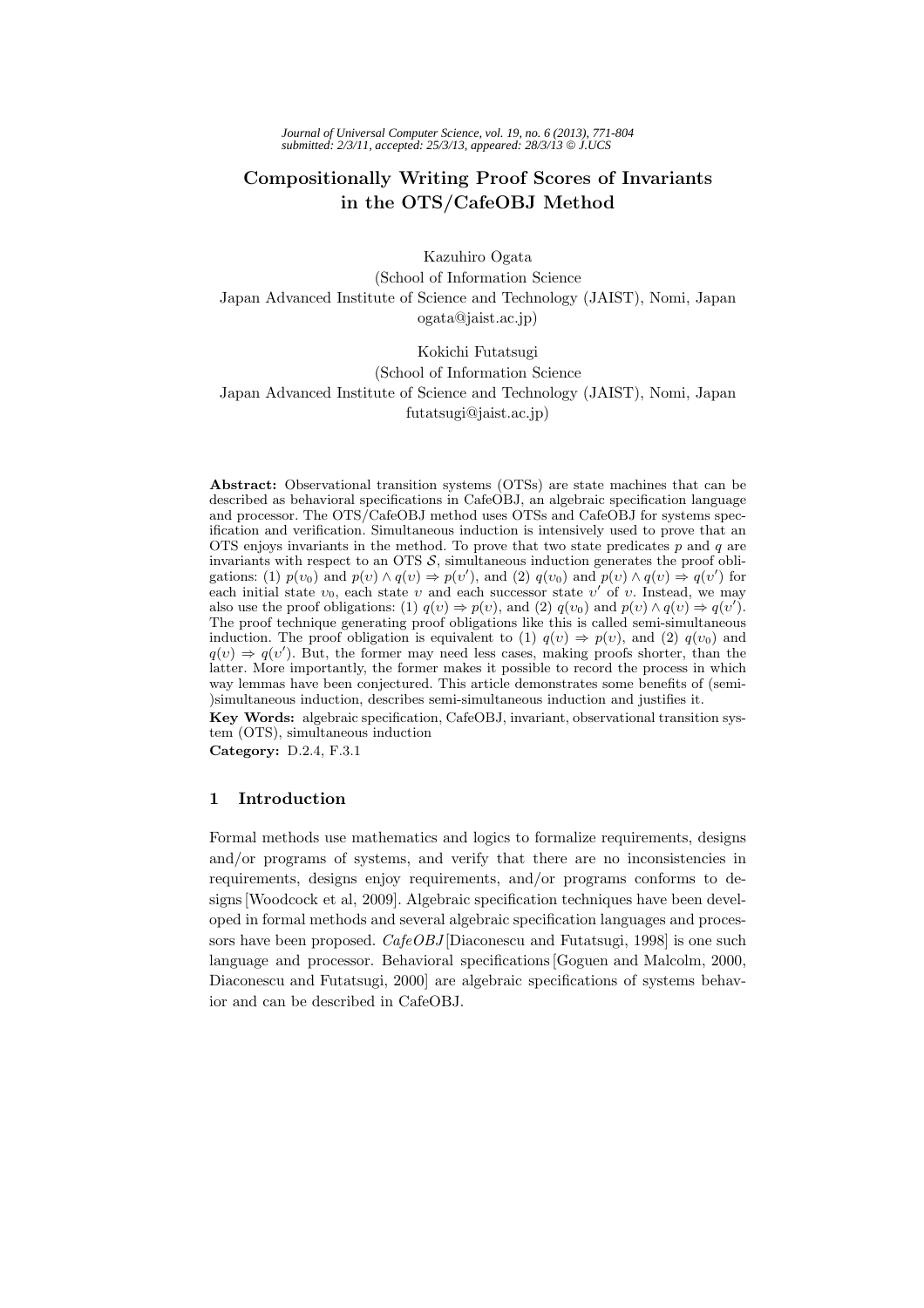*Observational transition systems* (*OTSs*) are state machines that can be described as behavioral specifications. The *OTS/CafeOBJ method* [Ogata and Futatsugi, 2003, Ogata and Futatsugi, 2006, Diaconescu et al, 2003] uses OTSs and CafeOBJ for systems specification and verification. In the OTS/CafeOBJ method, (1) a system design is formalized as an OTS, (2) the OTS is described as a behavioral specification in CafeOBJ and system requirements or properties are written in CafeOBJ, and (3) it is proved that the OTS enjoys the properties by writing what are called *proof scores* in CafeOBJ and executing them with the CafeOBJ processor. The OTS/CafeOBJ method has been applied for specifications and verification of a wide range of applications. Among such applications are security protocols [Ogata and Futatsugi, 2010, Ouranos et al, 2010], e-government systems [Kong et al, 2010], mobile systems [Ouranos, 2007] and license choice algorithms [Triantafyllou et al, 2010].

Proof scores are compositionally written in the OTS/CafeOBJ method. Let us consider the proof that a state predicate  $p$  is an invariant with respect to (wrt) an OTS S, namely the proof of  $(\forall v : R_S)p(v)$ , where  $R_S$  is the type denoting the set of all reachable states wrt  $S$ . While writing the proof score wrt  $p$ , we often need other state predicates. But, we do not need to throw away the proof score wrt  $p$  constructed so far. All we have to do is to write the proof scores wrt the other state predicates. While doing so, we may also need yet other state predicates. Let us suppose that the proof score wrt  $p$  needs another state predicate q. All we need to do is to write the proof score wrt q. The proof score wrt p corresponds to the proofs of  $p(v_0)$  and  $p(v) \wedge q(v) \Rightarrow p(v')$ , and the proof score wrt q to the ones of  $q(v_0)$  and  $p(v) \wedge q(v) \Rightarrow q(v')$  for each initial state  $v_0$ , each state v and each successor state v' of v. This way of writing proofs (or proof scores) is called *simultaneous induction* [Ogata and Futatsugi, 2003, Ogata and Futatsugi, 2006, Diaconescu et al, 2003]. The relations between p and  $q$  in the proof can be depicted as Fig. 1 (1).

The proofs of  $p(v_0)$  and  $p(v) \wedge q(v) \Rightarrow p(v')$  may be replaced with the one of  $q(v) \Rightarrow p(v)$ . The relations between p and q in the proof modified can be depicted as Fig. 1 (2). The proof technique that constructs proofs corresponding to Fig. 1 (2) is called *semi-simultaneous induction*.

The proofs of  $q(v_0)$  and  $p(v) \wedge q(v) \Rightarrow q(v')$  can also be replaced with the ones of  $q(v_0)$  and  $q(v) \Rightarrow q(v')$  because  $q(v) \Rightarrow p(v)$ . The relations between p and q in the proof modified further can be depicted as  $Fig. 1 (3)$ , which corresponds to the INV rule [Manna and Pnueli, 1995].

The proof corresponding to Fig. 1  $(2)$  is equivalent to the one to Fig. 1  $(3)$ , and essentially so is the one to Fig. 1 (1). But, the proof corresponding to Fig. 1 (2) may need less cases, making proof scores shorter, than the one to Fig. 1 (3). More importantly, the proof corresponding to Fig. 1 (2) makes it possible to record the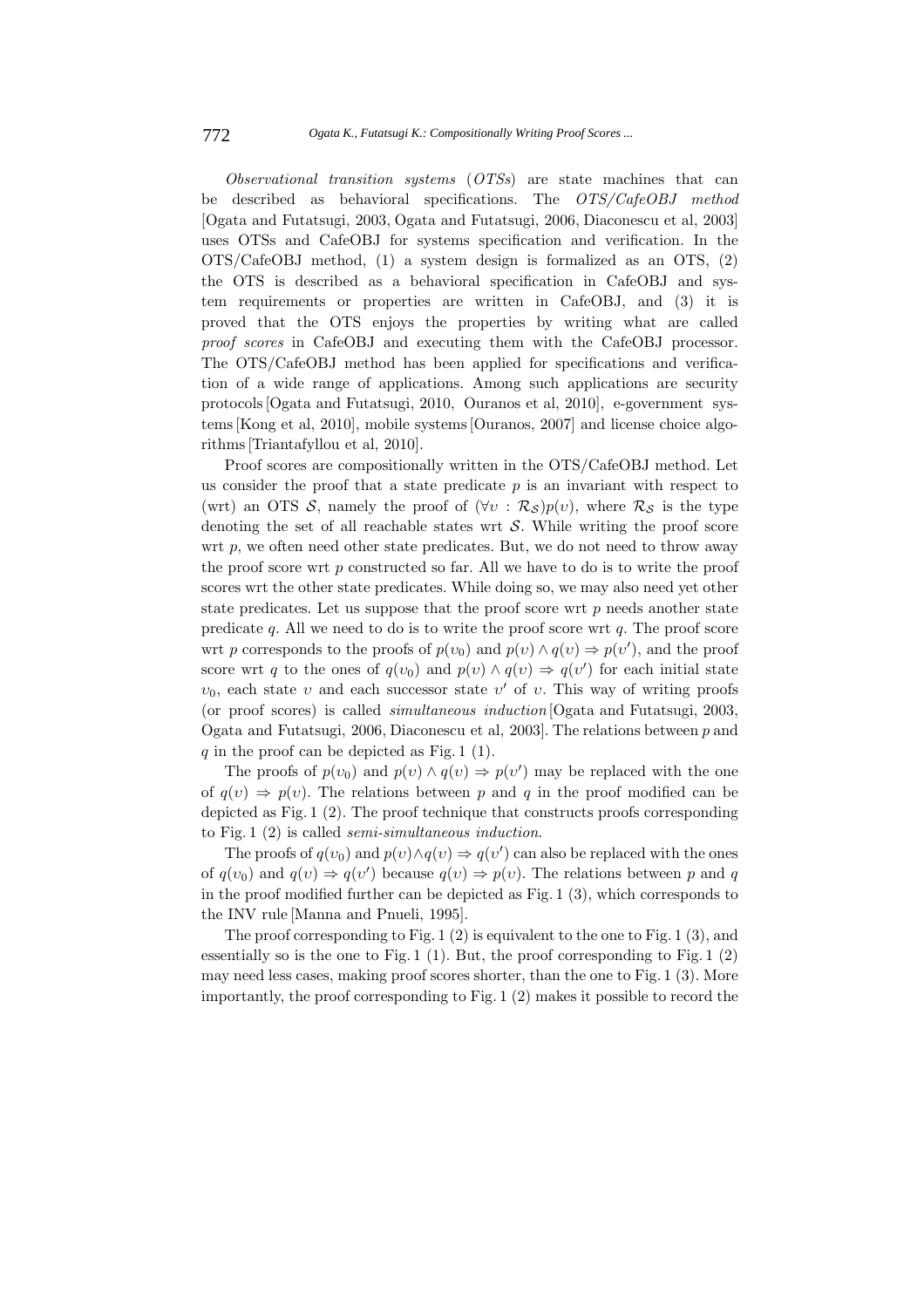

**Figure 1:** Some relations between two state predicates in invariant proofs

process in which way lemmas have been conjectured. This improves readability of proof scores for human users. High readability of proof scores is very important because we think that proof scores should be part of specifications, which are supposed to be read by human users. Note that we cannot conclude that  $p$  (and q) is an invariant wrt S from the proofs of  $q(v) \Rightarrow p(v)$  and  $p(v) \Rightarrow q(v)$ .

This article generalizes the proof corresponding to Fig. 1 (2) and justifies it, and demonstrates some benefits of (semi-)simultaneous induction. The rest of the article is organized as follows. Section 2 describes CafeOBJ with some examples. Section 3 describes OTSs, and how to specify OTSs in CafeOBJ with a mutual exclusion protocol as an example. Section 4 describes proof scores with verification that the protocol enjoys the mutual exclusion property as an example. Section 5 describes simultaneous induction. Section 6 describes semi-simultaneous induction that can be used to conduct generalized proofs corresponding to Fig. 1 (2) and justifies it. Section 7 reports on another case study. Section 8 mentions related work. Section 9 concludes the article.

# **2 CafeOBJ**

This section briefly introduces specification and verification in CafeOBJ with some concrete examples.

### **2.1 Specification**

Basic units of CafeOBJ are modules. There are two kinds of modules in CafeOBJ: tight modules and loose modules. A tight module only accepts the smallest implementation that satisfies what are specified in the module, while a loose module can accept any implementations that satisfy what are specified in the module. A tight module is declared with the keyword mod!, and a loose module with the keyword mod\*. What are declared in modules are module imports, sorts, operators, variables and equations. Some examples are used to describe them.

Process IDs are specified as the following module: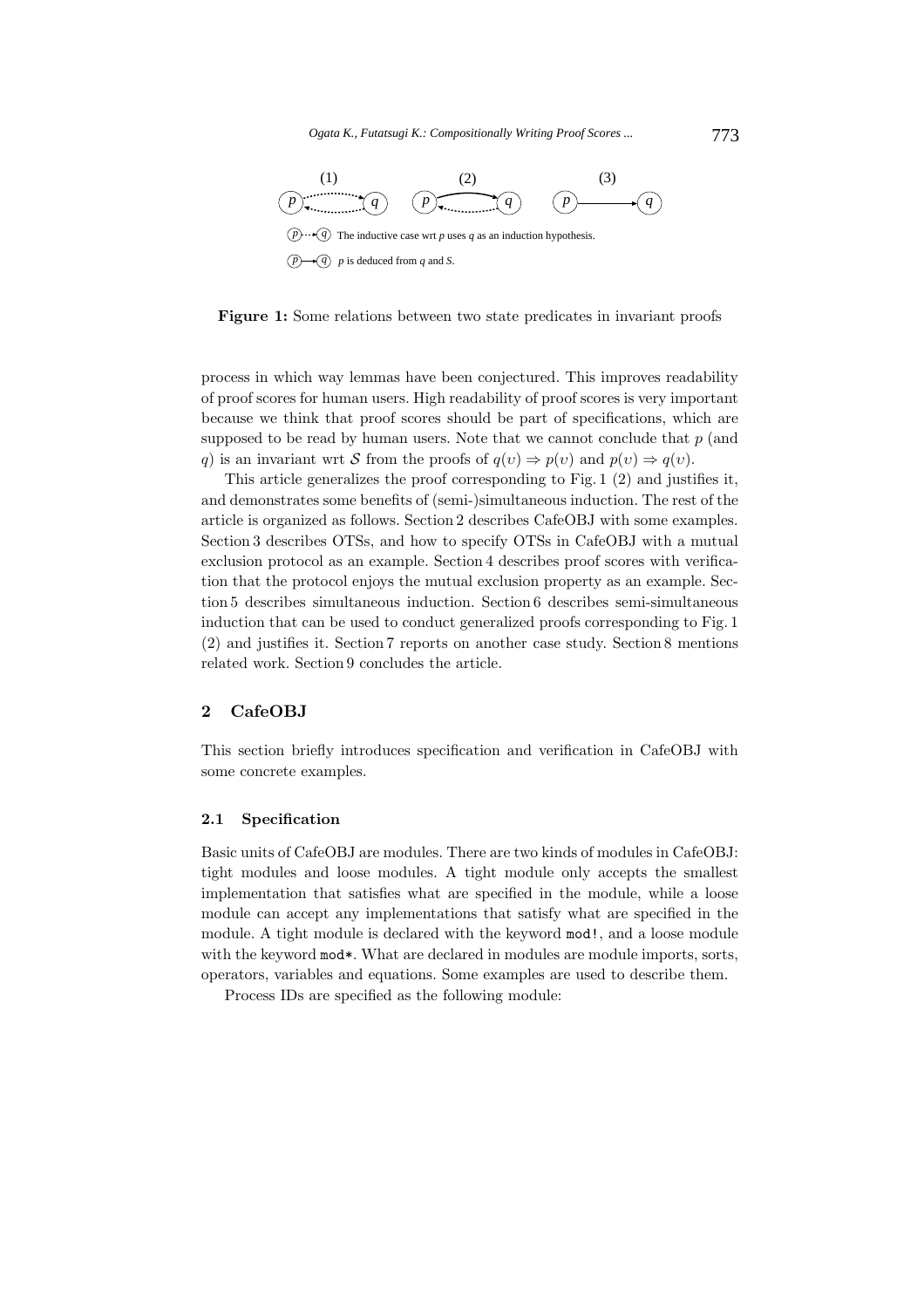```
774 Ogata K., Futatsugi K.: Compositionally Writing Proof Scores ...
```

```
mod* PID {
  [Error Pid < Error&Pid]
  op _=_ : Error&Pid Error&Pid -> Bool {comm}
  vars EI EJ : Error&Pid
  var I : Pid
  var E : Error
  eq (I = E) = false.
  eq (EI = EI) = true.
  ceq [o2m-Error&Pid]: EI = EJ if EI = EJ.
}
```
PID is the name given to this module. Error, Pid and Error&Pid are sorts. Sorts can be partially ordered. Error and Pid are sub-sorts of Error&Pid. Any term of either Error or Pid is also a term of Error&Pid. Pid corresponds to the set of process IDs, Error to the set of error IDs, and Error&Pid to the set of both IDs. The module does not explicitly import any modules but implicitly does the built-in module BOOL, which is protected. Any user modules implicitly import BOOL and BOOL is protected in those modules unless otherwise stated. What are declared in BOOL include the sort Bool for truth values, the two constants true and false of Bool denoting the truth values, and operators denoting logical connectives. Operators without any arguments are called constants. Among operators denoting logical connectives are not\_ for negation, \_and\_ for conjunction, \_or\_ for disjunction, \_implies\_ for implication, \_iff\_ for equivalence and \_xor\_ for exclusive disjunction, where underscores indicate places where arguments are put. One operator \_=\_ is declared in PID, which is a user-defined equality predicate<sup>1</sup>. Operators can be given attributes such as  $comm$ that specifies that the binary operator is commutative. Four variables, together with their sorts, are declared in PID. We have three equations in PID. Each variable in an equation is universally quantified and its scope is in the equation. The first equation says that any process ID is different from any error ID in terms of  $\epsilon$  =... The second equation says that any ID equals itself in terms of  $\epsilon$  =... The third equation has the label o2m-Error&Pid and a condition. Equations with conditions are called conditional equations. The third equation says that

 $1$  The same symbol = is used as an operation name (the user-defined equality predicate) and a language construct of which equations are made. In the last equation in PID, the first occurrence of = is the language construct, while the second occurrence of = is the user-defined equality predicate.  $\mathbf{I} = \mathbf{$ predicate.

CafeOBJ provides the built-in equality predicate  $\equiv$  == for each sort. The builtin predicate works well for ground terms (terms without variables) in a specification that is both terminating and confluent. Fresh constants are often added to specifications in writing proof scores in CafeOBJ, making specifications nonconfluent. This is why we need to have user-defined equality predicates for some sorts. Systematic ways to define such user-defined equality predicates have been proposed[Nakamura and Futatsugi, 2007, Gutiérrez et al, 2012].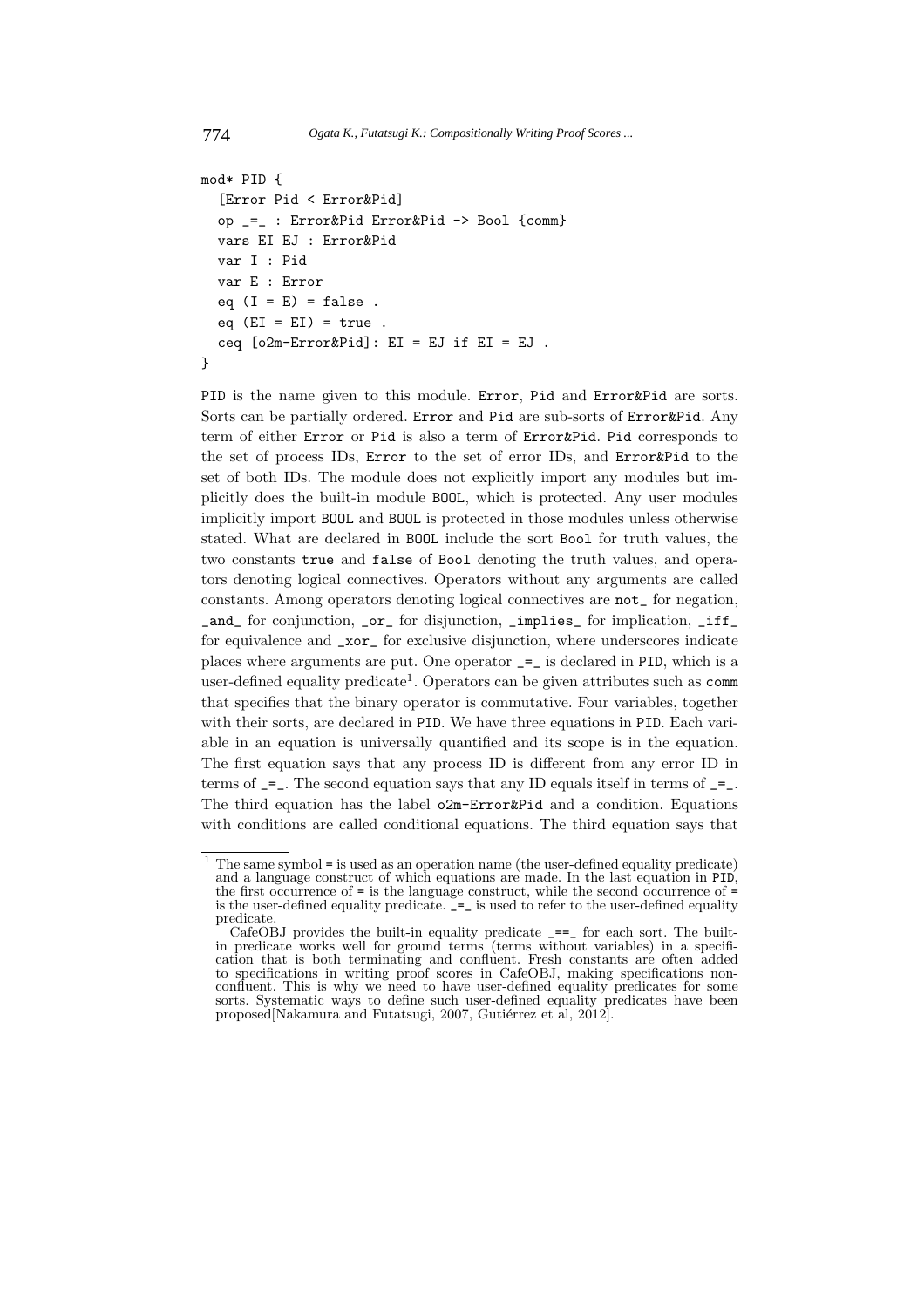if two IDs are equal in terms of  $=$ , then they are really equal. Since PID is a loose module, it accepts multiple implementations. One implementation can use natural numbers, where zero is used for Error and non-zero numbers for Pid. Another implementation can use strings, where the null string is used for Error and non-null strings for Pid.

Queues of process IDs are specified as the following module:

```
mod! QUEUE {
 pr(PID)
  [Empty NeQueue < Queue]
 op empty : -> Empty {constr}
  op _|_ : Pid Queue -> NeQueue {constr}
 op _=_ : Queue Queue -> Bool {comm}
 op top : Queue -> Error&Pid
 op top : Empty -> Error
 op top : NeQueue -> Pid
  op enq : Queue Pid -> NeQueue
 op deq : Queue -> Queue
 op _\in_ : Pid Queue -> Bool
 op _-_ : Queue Pid -> Queue
  vars I J : Pid
 vars Q Q1 Q2 : Queue
  eq (Q = Q) = true.
 eq (empty = J | Q2) = false.
  eq (I | Q1 = J | Q2) = (I = J) and (Q1 = Q2).
  ceq [o2m-Queue]: Q1 = Q2 if Q1 = Q2 .
  eq top(I | Q) = I.
  eq enq(empty, I) = I | empty.
  eq enq(J | Q, I) = J | end(Q, I).
  eq deq(empty) = empty .
 eq deq(I \mid Q) = Q.
  eq I \in empty = false.
  eq I \in (J | Q) = (I = J) or (I \in Q).
 eq empty - I = empty.
  eq (J | Q) - I = (if J = I then Q else J | (Q - I) fi).
}
```
The module QUEUE explicitly imports the module PID. Empty corresponds to the set of the empty queue, and NeQueue to the set of non-empty queues. The constant empty and the operator \_|\_ are the constructors of queues as the attribute constr indicates. Given three process IDs i, j, k, the term "i | j | k | empty" denotes the queue that consists of  $i, j, k$  such that i is the first element and k is the last element. The operator  $=$   $\equiv$  is a user-defined equality predicate for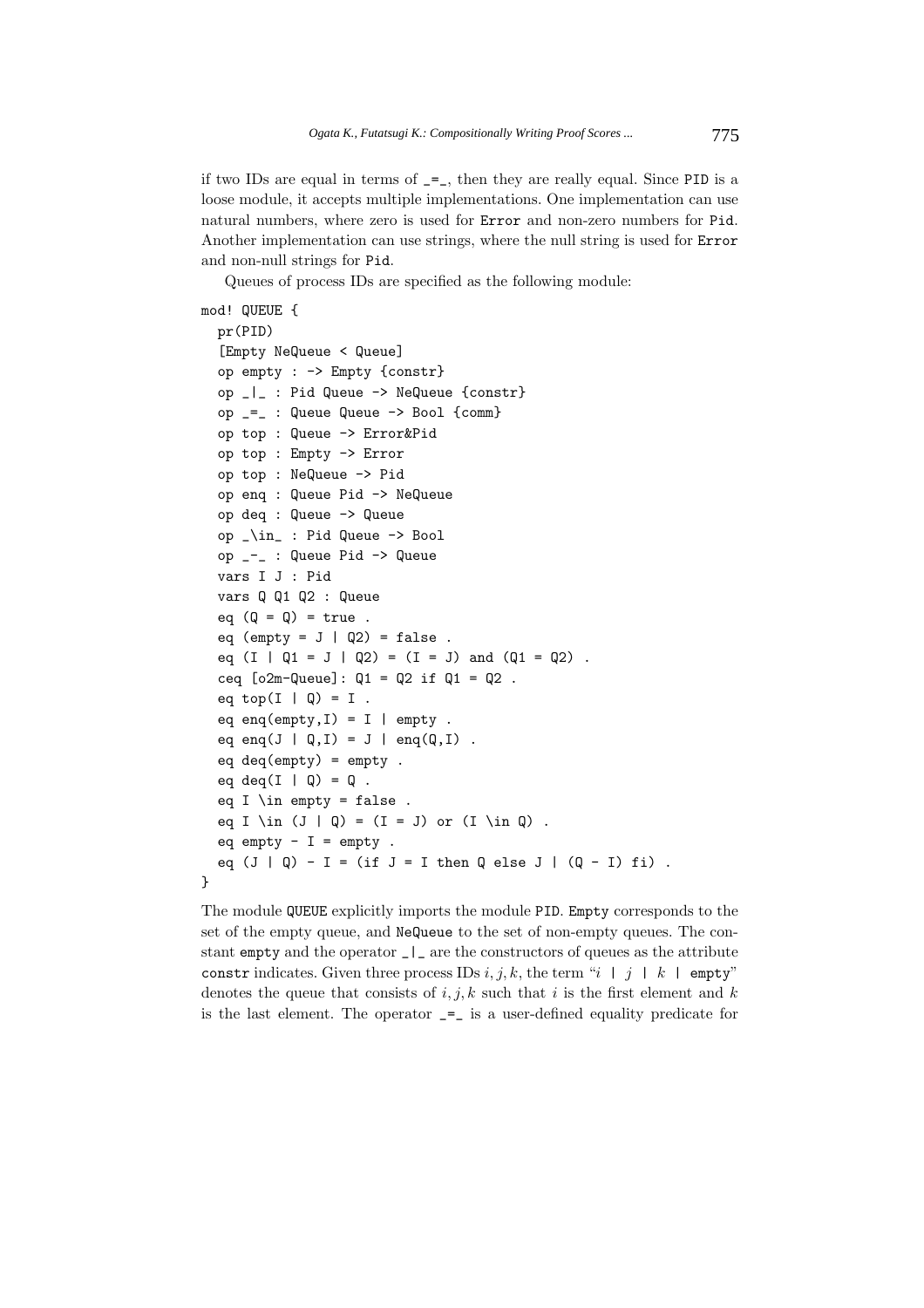queues. The three declarations for top say that top returns an error ID for the empty queue, a process ID for a non-empty queue, and either a process ID or an error ID for a queue. The three operators top, enq and deq denote the functions for returning the top element in a given queue if any, enqueuing and dequeuing, respectively. The operator  $\ln$  denotes the membership predicate of queues. The operator \_-\_ denotes the function that takes a queue and an element, and deletes one occurrence of the element nearest to the top from the queue if any. The non-constructor operators, or some properties of the operators are defined in equations.

The CafeOBJ processor uses equations as left-to-right rewrite rules to compute (or reduce) a given term. Let us take a look at the following CafeOBJ code:

# open QUEUE

```
ops i j k : -> Pid .
 eq (i = j) = false.
 eq (i = k) = false.
 eq (i = k) = false.
 red (i | j | empty) = (i | k | empty).
 red top(i | j | k | empty).
 red enq(i | j | k | empty, j).
 red deq(i | j | k | empty).
 red j \in (i | j | k | empty).
 red (i | j | k | j | empty) - j.
close
```
The command open makes a given module available, and the command close declares the end of the use of the module. The command red reduces a given term with the equations available. The six red commands return false, i, i | j | k | j | empty, j | k | empty, true, and i | k | j | empty.

# **2.2 Verification**

Lists of process IDs are specified as the following module:

```
mod! LIST {
 pr(PID)
  [List]
 op nil : -> List {constr}
 op __ : Pid List -> List {constr}
 op _=_ : List List -> Bool {comm}
  op _@_ : List List -> List {assoc}
 op rev : List -> List
```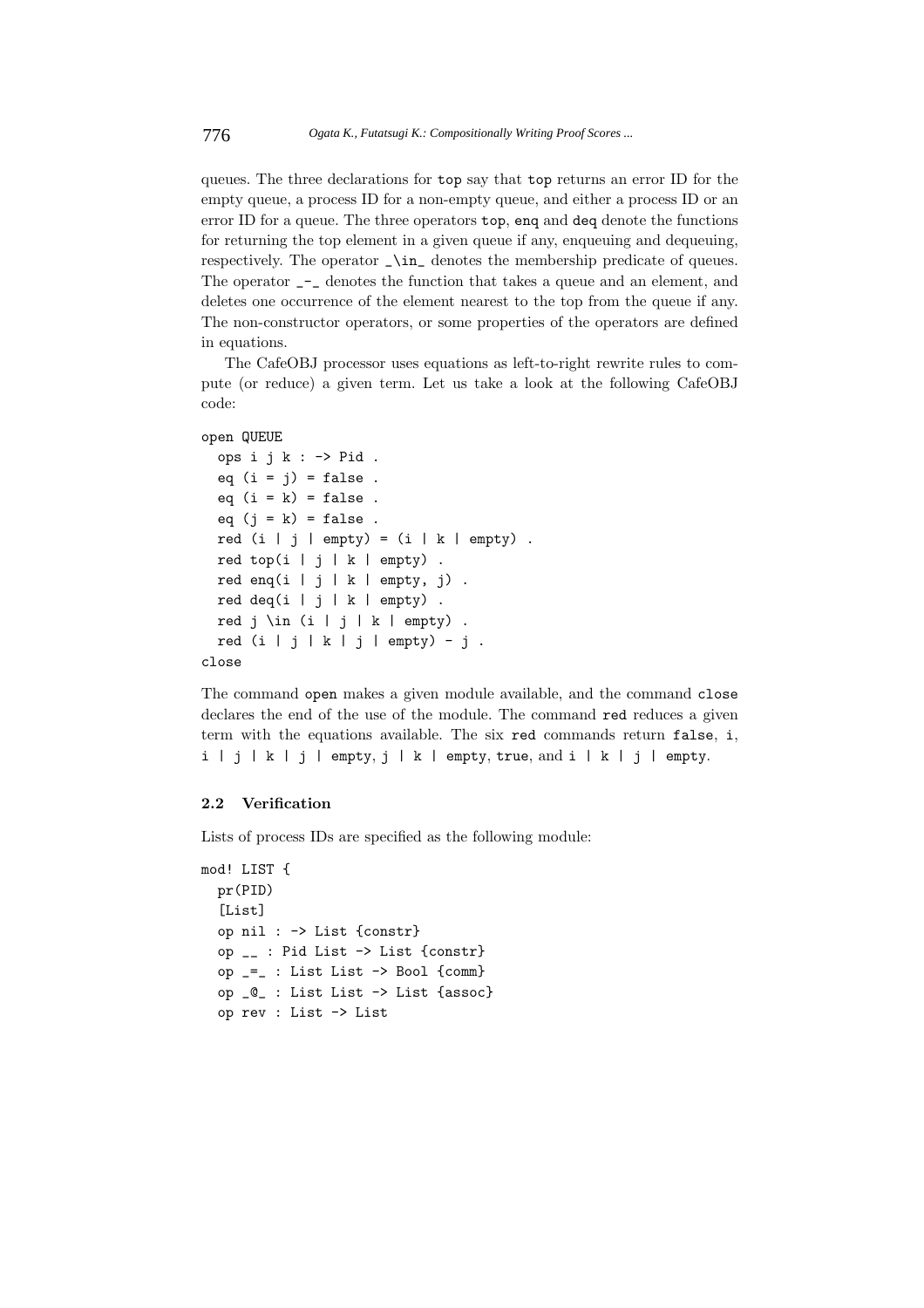```
vars L L1 L2 : List
  vars P P1 P2 : Pid
  eq (L = L) = true.
  eq (P1 L1 = P2 L2) = (P1 = P2) and (L1 = L2).
  eq L \otimes nil = L.
  eq nil @L = L.
  eq (P1 L1) @ L = P1 (L1 @ L) .
  eq rev(nil) = nil.
  eq rev(P L) = rev(L) @ (P nil).
}
```
The constant nil and the juxtaposition operator  $\overline{\phantom{a}}$  are the constructors of lists. The operators \_@\_ and rev denote the concatenation function and the reverse function of lists, respectively. The attribute assoc is given to  $\mathcal{Q}_-$ , specifying that the operator is associative.

Let us prove a property on rev that for all lists  $l$ , rev(rev(l)) equals l. The property is described in the following module:

```
mod! REVREV-LIST {
 pr(LIST)
  op th1 : List -> Bool
  var L : List
  eq th1(L) = (rev(rev(L)) = L).
}
```
The proof is conducted by case analysis on L: (1)  $nil$  and (2) p 1, where p is an arbitrary process ID and l is an arbitrary list. The proof (called a *proof score*) of the property in CafeOBJ is as follows:

```
open REVREV-LIST
-- check
  red th1(nil) .
close
open REVREV-LIST
-- fresh constants
 op p : -> Pid .
 op 1: \rightarrow List.
-- check
  red lem1(l,p) implies th1(p l) .
close
```
A comment starts with double hyphens "--" and continues by the end of the line. The proof uses the lemma lem1 declared and defined in the module REVREV-LIST as follows: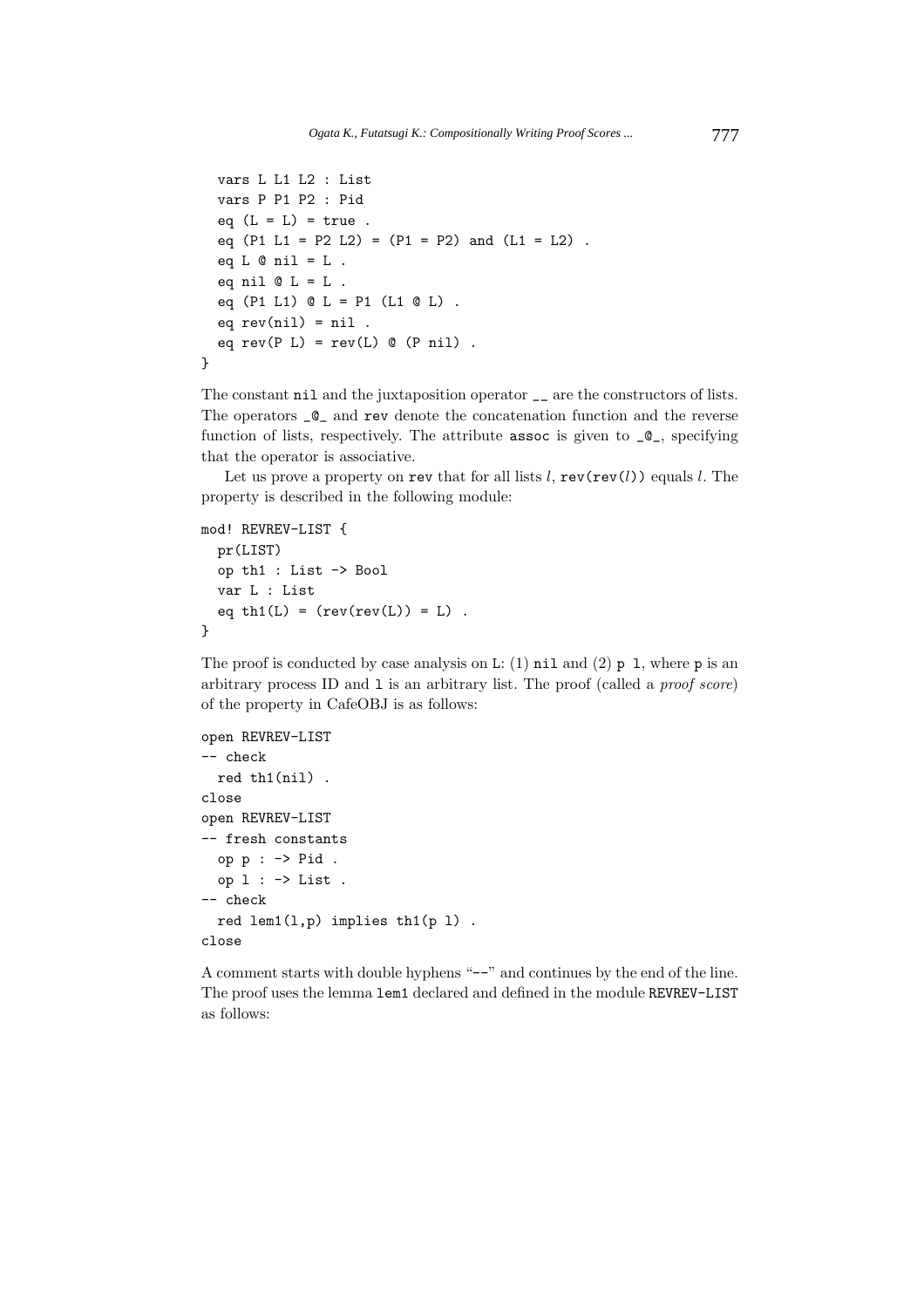```
op lem1 : List Pid -> Bool
eq lem1(L,P) = (rev(rev(L) @ (P nil)) = P L).
```
Since th1(p 1) reduces to rev(rev(1)  $\&$  (p nil)) = p 1 in the open-close fragment (called a *proof passage*), the lemma is straightforwardly conjectured.

If we try to prove lem1 by induction on L, we need to use a series of lemmas that are similar to lem1. This is why we need to generalize lem1. A generalized version of lem1 is as follows:

```
op lem2 : List List -> Bool
eq lem2(L,L1) = (rev(rev(L) @ L1) = rev(L1) @ L).
```
lem1 can be deduced from lem2 as follows:

```
open REVREV-LIST
-- fresh constants
 op p : -> Pid .
  op 1: \rightarrow List.
-- check
  red lem2(l,p nil) implies lem1(l,p) .
close
```
The proof of  $l$ em<sub>2</sub> is conducted by induction on L as follows:

```
open REVREV-LIST
-- fresh constants
 op l1 : -> List .
-- check
 red lem2(nil,l1) .
close
open REVREV-LIST
-- fresh constants
 op p : -> Pid .
 ops l l1 : -> List .
-- check
 red lem2(l,p l1) implies lem2(p l,l1) .
close
```
where lem2(l,p 11) is an instance of the induction hypothesis  $(\forall L1$ :  $List)$ lem $2(1, L1)$ .

Although lem2 could be directly used in the proof of the property, the use of lem1 has some benefit in that we can record the process in which way lemmas have been conjectured. Semi-simultaneous induction makes it possible to use this benefit in a more general setting.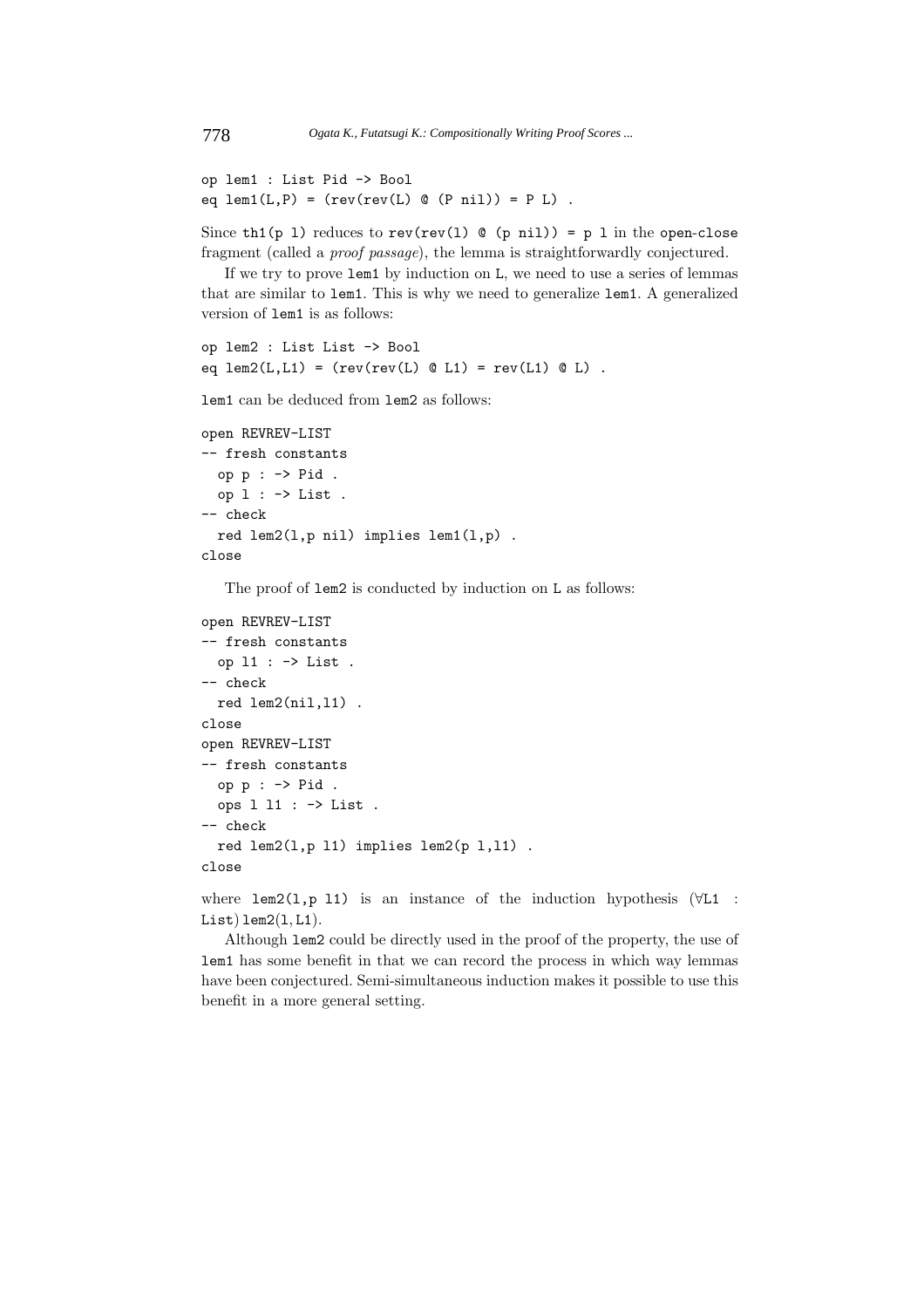# **3 Observational Transition Systems (OTSs)**

We describe OTSs and how to specify an OTS as a behavioral specification in CafeOBJ by using a mutual exclusion protocol called Qlock in this section.

### **3.1 Some Definitions**

We suppose that there exists a universal state space denoted by  $\gamma$  and that each data type used in OTSs is provided.  $\gamma$  is the set of all states. In this article, a set may be regarded as the type corresponding to the set. The data types include Bool for truth values. A data type is expressed as  $D$  with a subscript such as  $D_{o1}$  and  $D_{o}$ .

**Definition 1 OTSs.** An observational transition system (OTS) consists of

- $\sim \mathcal{O}:$  A set of *observers*. Each observer is a function  $o: \mathcal{V}$   $D_{o1} \dots D_{om} \rightarrow D_{o}$ . The equivalence between two states  $v_1, v_2$  (denoted as  $v_1 =_S v_2$ ) is defined wrt values returned by the observers:  $v_1 =_S v_2$  if and only if (iff) for each  $o: \mathcal{O}, o(v_1, x_1, \ldots, x_m) = o(v_2, x_1, \ldots, x_m)$  for all  $x_1 : D_{o1}, \ldots, x_m : D_{om}$ .
- $\mathcal{I}$  : The set of initial states such that  $\mathcal{I} \subseteq \mathcal{Y}$ .
- **–** T: A set of *transitions*. Each transition is a function  $t : \Upsilon D_{t1} \dots D_{tn} \to \Upsilon$ . Each transition t, together with any other parameters  $y_1, \ldots, y_n$ , preserves the equivalence between two states: if  $v_1 =_S v_2$ , then for each  $t : T$ ,  $t(v_1, y_1,..., y_n) =_{\mathcal{S}} t(v_2, y_1,..., y_n)$  for all  $y_1 : D_{t_1},..., y_n : D_{t_n}$ . Each t has the *effective condition c-t* :  $\Upsilon D_{t1} \dots D_{tn} \to \text{Bool}$ . If  $\neg c \cdot t(v, y_1, \dots, y_n)$ , then  $t(v_1, y_1,..., y_n) = S v. t(v, y_1,..., y_n)$  is called a *successor state* of a state v. We write  $v \rightsquigarrow_S v'$  iff a state  $v' \in \Upsilon$  is a successor state of a state  $v \in \Upsilon$ .

**Definition 2 Reachable states.** *Reachable states* wrt an OTS S are inductively defined as follows:

- Each initial state  $v_0 \in \mathcal{I}$  is reachable wrt  $\mathcal{S}$ .
- If a state v is reachable wrt  $S$ , so is each successor state of v.

Let  $\mathcal{R}_{\mathcal{S}}$  denote the set of all reachable states wrt  $\mathcal{S}$ .

**Definition 3 Invariants.** A state predicate  $p : \Upsilon \to \text{Bool}$  is called an *invariant* wrt an OTS S if p holds in all reachable states wrt S, namely  $(\forall v : \mathcal{R}_{\mathcal{S}})p(v)$ .

Note that a state predicates is mainly constructed of observers because states in OTSs are characterized by the values returned by observers in those states.

**Definition 4 Inductive invariants.** A state predicate  $p : \Upsilon \to \text{Bool}$  is called an *inductive invariant* wrt an OTS S if  $p(v_0)$  holds for each initial state  $v_0 \in \mathcal{I}$ and  $p(v) \Rightarrow p(v')$  holds for each state  $v \in \Upsilon$  and each successor state of  $v$ .

Note that inductive invariants wrt an OTS  $S$  are invariants wrt  $S$ .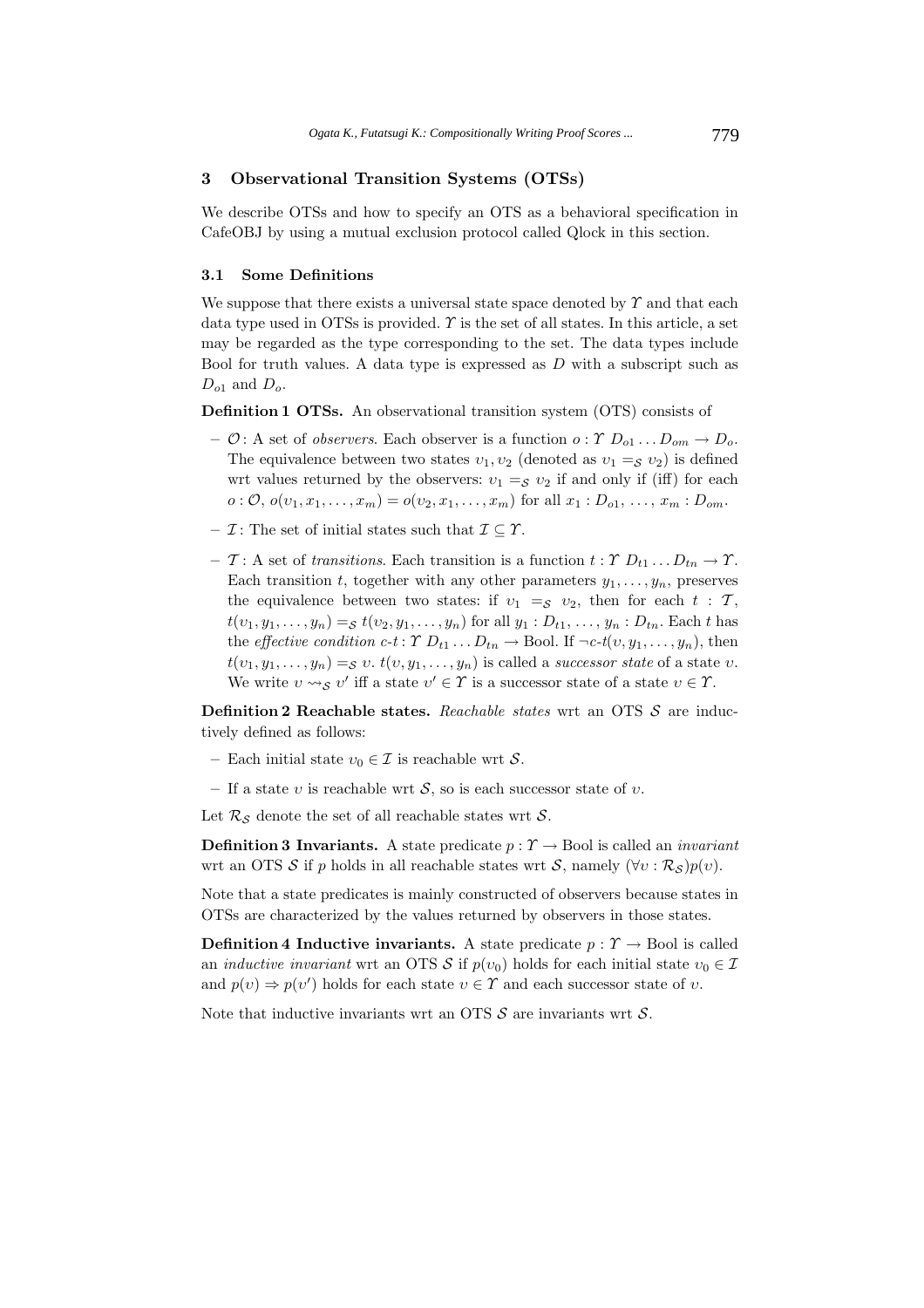# **3.2 Specification of OTSs in CafeOBJ**

CafeOBJ is used to specify OTSs. T is denoted by a sort, say Sys. Each  $o \in \mathcal{O}$ is denoted by an operator (called an *observation operator*) declared as follows:

bop o : Sys  $D_{o1} \ldots D_{om}$  ->  $D_o$ 

where each  $D_*$  is a sort corresponding to  $D_*$ .

An arbitrary initial state in  $\mathcal I$  is denoted by an operator declared as follows:

op init :  $\rightarrow$  Sys {constr}

For each  $o \in \mathcal{O}$ , the following equation is declared:

eq o(init, $X_1, ..., X_m$ ) =  $T_{X_1,...,X_m}^{\circ}$ .

where each  $X_*$  is a CafeOBJ variable of the sort  $D_*$  and  $T^{\circ}_{X_1,\dots,X_m}$  is a term denoting the value returned by o, together with any other parameters, in an arbitrary initial state<sup>2</sup>

Each  $t \in \mathcal{T}$  is denoted by an operator (called a *transition operator*) declared as follows:

bop t : Sys D*t*<sup>1</sup> ... D*tn* -> Sys {constr}

For each o and t, a conditional equation is declared:

ceq o(t(S,  $Y_1, \ldots, Y_n$ ),  $X_1, \ldots, X_m$ ) = o-t<sub>S,  $Y_1, \ldots, Y_n, X_1, \ldots, X_m$ </sub> if  $c-t(S, Y_1, ..., Y_n)$ .

where  $c-t(S,\ldots)$  corresponds to  $c-t(v,\ldots)$ , and  $o-t<sub>S</sub>,\ldots$  is a term whose sort is the same as the sort of  $\circ$  and does not use any transition operators<sup>3</sup>. The equation says how  $t$  changes the value observed by  $\sigma$  if the effective condition holds. If  $o-t_s$ ,... is always equal to  $o(S, X_1, \ldots, X_m)$ , the condition may be omitted.

For each  $t$ , one more conditional equation is declared:

ceq  $t(S,Y_1,\ldots,Y_n) = S$  if not  $c-t(S,Y_1,\ldots,Y_n)$ .

<sup>&</sup>lt;sup>2</sup> Although an arbitrary initial state is typically denoted by a constant, it may be denoted by a non-constant operator. The value returned by  $o$  in an arbitrary initial state may be defined by case analysis. For example, when  $m = 1$  and  $D_{o1}$  is Queue, the value returned by  $o$  is defined with the equations that look like  $eq o(int,empty) =$ ··· . and eq o(init,P | Q) = ··· ., where <sup>P</sup> and <sup>Q</sup> are variables of Pid and Queue. If you use an auxiliary operator declared as op aux-o : Queue -> D*<sup>o</sup>* and defined as eq  $aux-o(\text{empty}) = \cdots$  and eq  $aux-o(P | Q) = \cdots$ , however, the same effect

can be obtained.<br><sup>3</sup> The operator **c-t** should be well-defined, namely that for all ground terms  $s, y_1, \ldots, y_n$ ,  $c-t(s, y_1, \ldots, y_n)$  must reduce to either true or false.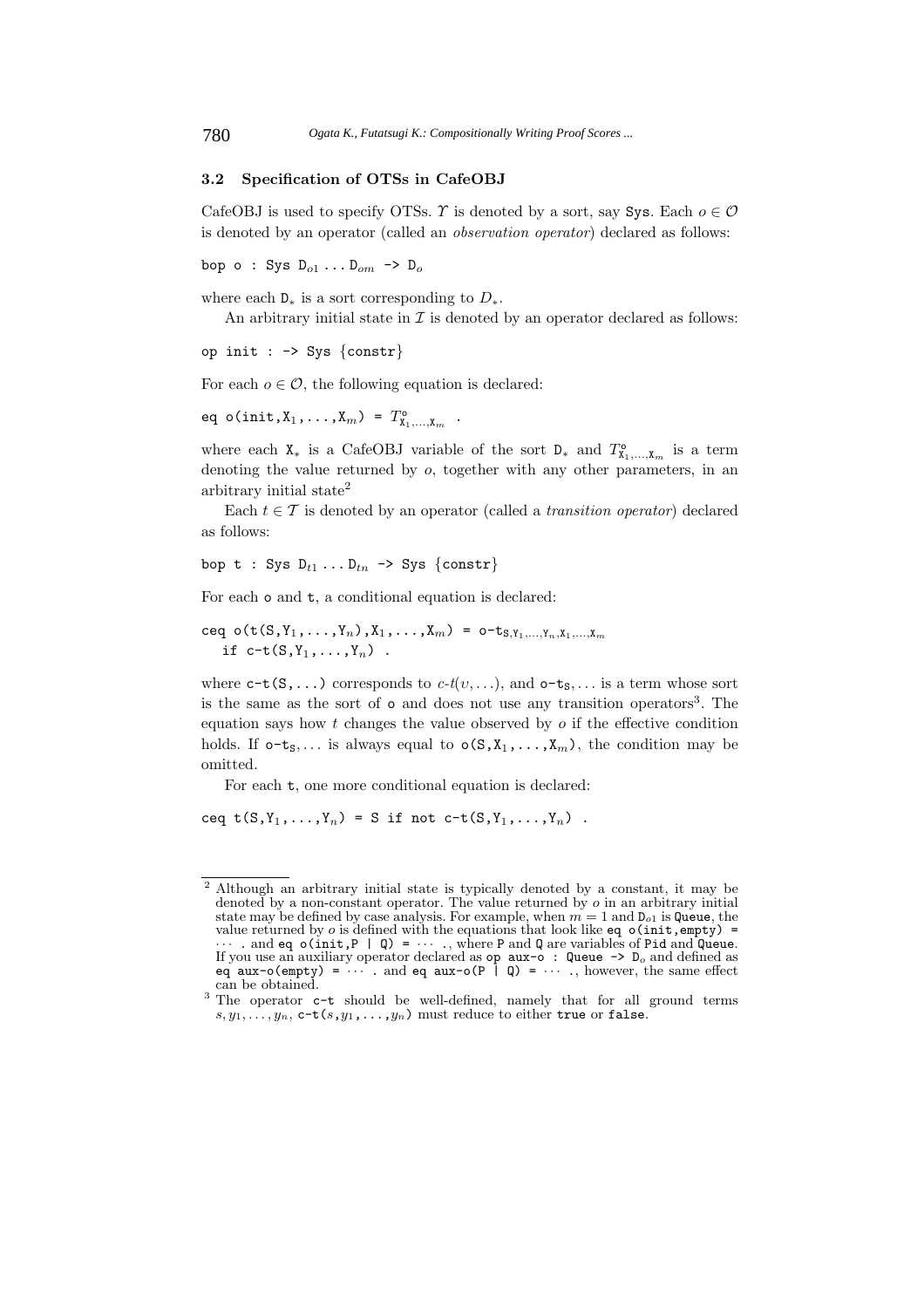which says that  $t$  changes nothing if the effective condition does not hold.

As indicated by constr, init and each  $t$  are constructors of  $Sys<sup>4</sup>$ , which corresponds to  $\mathcal{R}_{\mathcal{S}}$ .

An example is used to describe how to specify an OTS in CafeOBJ. The example used is a mutual exclusion protocol called Qlock.

*Example 1 Qlock.* The pseudo-code executed by each process i can be written as follows:

# **Loop**

- Remainder Section
- rs: *enq*(*queue*, i)
- ws: **repeat until**  $top(queue) = i$ Critical Section
- cs: *deq*(*queue*)

where *queue* is the queue of process IDs shared by all processes. *enq*, *top* and *deq* are the functions of queues for enqueuing, returning the top element in a given queue if any, and dequeuing, respectively. The body (between **repeat** and until) of the loop at label ws is empty. Initially, each process  $i$  is at the label rs and *queue* is empty. Let Label, Pid and Queue be the types of labels (rs, ws and cs), process IDs and queues of process IDs, respectively. We suppose that *queue* is never used in Remainder Section and Critical Section.

On the assumption that each of the two statements at the labels rs and cs is atomically executed and each iteration of the loop at the label ws is atomically executed, Qlock is formalized as an OTS  $\mathcal{S}_{\text{Qlock}}.$   $\mathcal{S}_{\text{Qlock}}$  uses two observers. The corresponding observation operators are declared as follows:

```
op pc : Sys Pid -> Label
op queue : Sys -> Queue
```
Given a state s: Sys and a process ID i: Pid,  $pc(s, i)$  denotes the label at which the process i is in the state s and queue(s) denotes the shared queue in the state s.

In the rest of this section, let I, J and S be CafeOBJ variables of Pid, Pid and Sys. We have the following two equations for init, the constant denoting an arbitrary initial state:

eq  $pc(int, I) = rs$ . eq queue(init) = empty .

Sys denotes  $\mathcal{R}_{\mathcal{S}}$  but not  $\Upsilon$  if the constructor-based logic Gâinâ et al, 2009] is adopted, which is the current logic underlying the OTS/CafeOBJ method. In this setting, properties that we are interested in are only safety ones, especially invariants.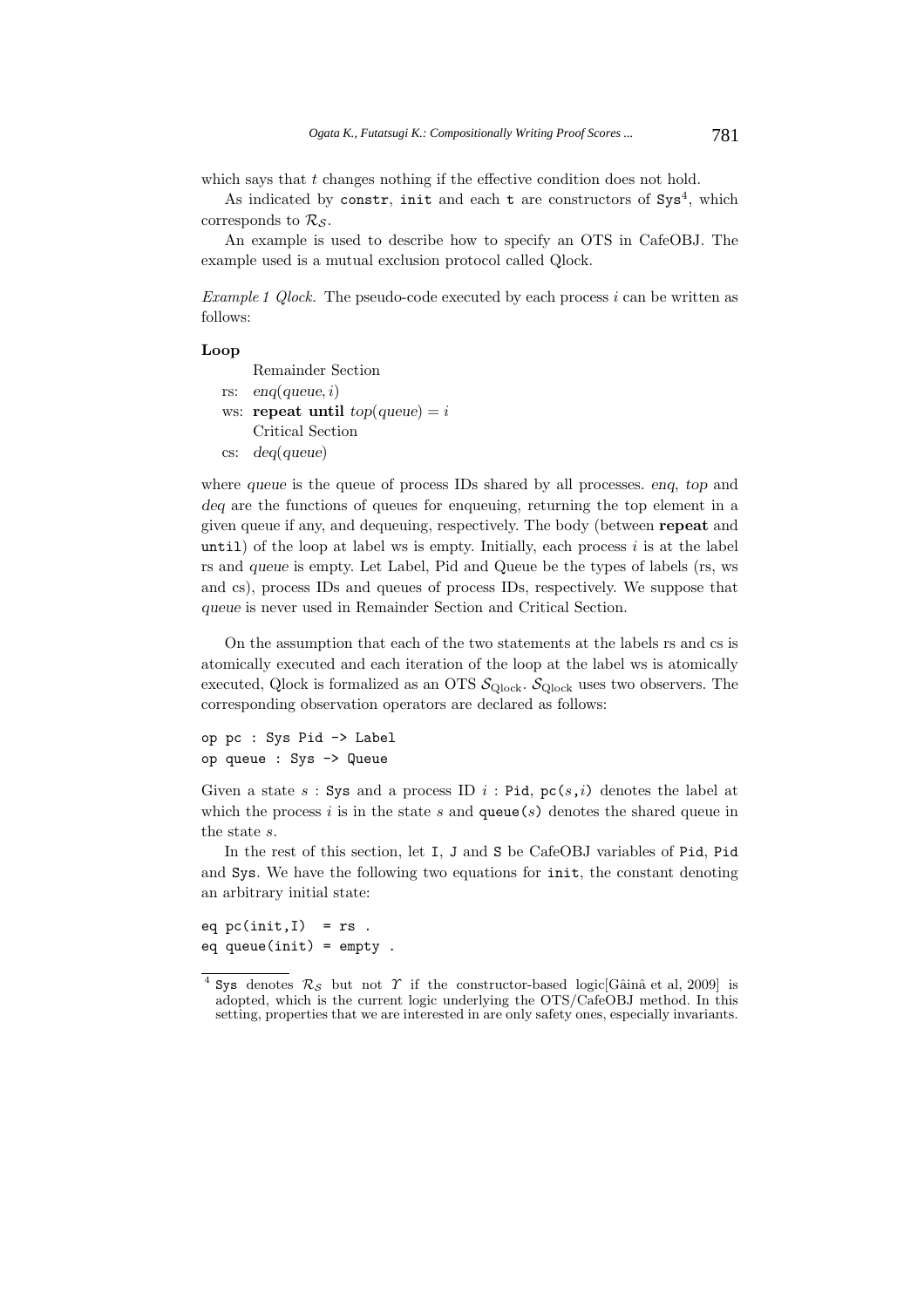$\mathcal{S}_{\text{Olock}}$  uses three transitions. The corresponding transition operators are declared as follows:

op want : Sys Pid -> Sys {constr} op try : Sys Pid -> Sys {constr} op exit : Sys Pid -> Sys {constr}

Given a state s: Sys and a process ID  $i$ : Pid, want $(s, i)$  denotes the successor state of s when i executes the statement at the label rs in s,  $try(s, i)$  denotes the successor state of  $s$  when  $i$  executes one iteration of the loop at the label ws in s, and  $\text{exit}(s,i)$  denotes the successor state of s when i executes the statement at the label cs in s.

The set of equations for want is as follows:

```
ceq pc(want(S,I),J)
```

```
= (if I = J then ws else pc(S,J) fi) if c-want(S,I).
ceq queue(want(S,I)) = enq(queue(S), I) if c-want(S,I).
ceq want(S, I) = S if not c-want(S, I).
```
where the operator  $c$ -want is declared and defined as follows:

op c-want : Sys Pid -> Bool eq  $c$ -want $(S,I) = (pc(S,I) = rs)$ .

The set of equations for  $try$  is as follows:

ceq  $pc(try(S,I),J)$  $=$  (if I = J then cs else pc(S,J) fi) if c-try(S,I). eq queue( $try(S,I)$ ) = queue(S). ceq try $(S,I)$  = S if not c-try $(S,I)$ .

where the operator  $c$ -try is declared and defined as follows:

```
op c-try : Sys Pid -> Bool
eq c-try(S,I) = (pc(S, I) = ws and top(queue(S)) = I).
```
The set of equations for exit is as follows:

```
ceq pc(exit(S,I),J)
   = (if I = J then rs else pc(S,J) fi) if c-exit(S,I).
ceq queue(exit(S,I)) = deq(queue(S)) if c-exit(S,I).
ceq exit(S, I) = S if not c-exit(S,I).
```
where the operator  $c$ -exit is declared and defined as follows:

op c-exit : Sys Pid -> Bool eq  $c$ -exit(S,I) =  $(pc(S,I) = cs)$ .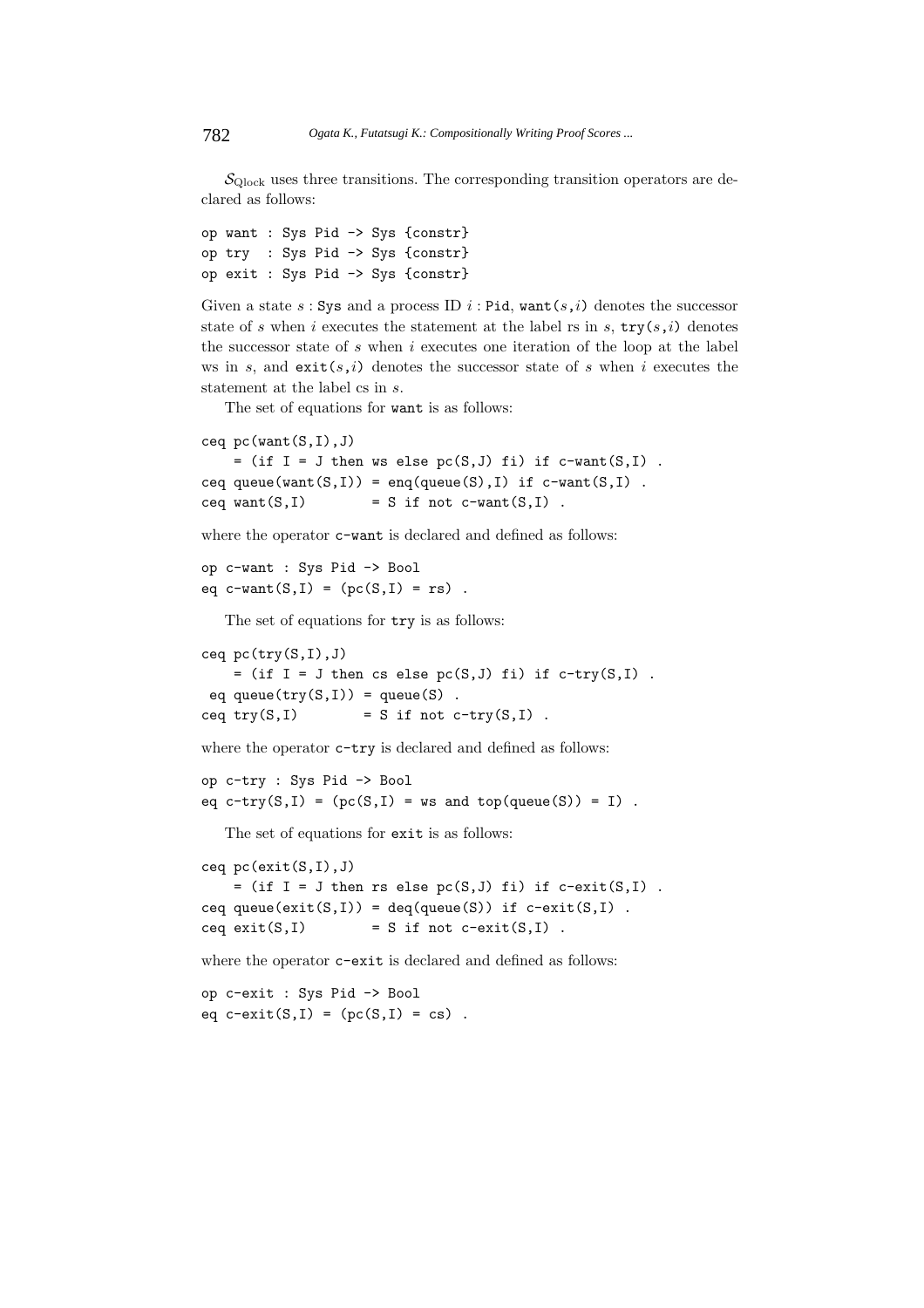One of the properties that Qlock should enjoy is the mutual exclusion property, which can be expressed as an invariant wrt  $\mathcal{S}_{\text{Olock}}$ . The state predicate concerned is denoted by the operator declared and defined as follows:

op inv1 : Sys Pid Pid -> Bool eq inv1(S,I,J) =  $(pc(S,I)) = cs$  and  $pc(S,J) = cs$  implies  $I = J$ .

To verify that Qlock enjoys the mutual exclusion property, all we have to do is to prove that  $(\forall i, j : \text{Pid})$  inv1 $(s, i, j)$  is an invariant wrt  $\mathcal{S}_{\text{Clock}}$ .

We suppose that  $\mathcal{S}_{\text{Qlock}}$  is specified as a module QLOCK, and operators denoting state predicates such as inv1 are declared in a module PRED-QLOCK that imports QLOCK.

# **4 Proof Scores of Invariants**

In the OTS/CafeOBJ method, invariants are proved by writing proof scores in CafeOBJ and executing them with its processor. We use the proof of  $(\forall s :$ Sys)  $(\forall i, j : \text{Pid})$  inv1 $(s, i, j)$  as an example to describe proof scores in the OTS/CafeOBJ method.

# **4.1 Proof Scores by Simultaneous Induction**

We suppose that we start to prove the formula by structural induction on s. In the induction case where try is taken into account, the case is divided into five sub-cases as follows:

1. c-try(s,k) = true,  $i = k$ ,  $j = k$ 2. c-try(s,k) = true,  $i = k$ , ( $j = k$ ) = false 3. c-try(s,k) = true,  $(i = k)$  = false,  $j = k$ 4. c-try(s,k) = true,  $(i = k)$  = false,  $(j = k)$  = false 5.  $c$ -try $(s, k)$  = false

where s, k, i and j are constants of Sys, Pid, Pid and Pid, respectively. s is used to denote an arbitrary state, and k, i and j arbitrary process IDs. Sub-cases 2 and 3 need to use another state predicate as an induction hypothesis. Another state predicate is denoted by the operator declared and defined as follows:

```
op inv2 : Sys Pid -> Bool
eq inv2(S,I) = (pc(S,I) = cs implies top(queue(S)) = I).
```
This state predicate is discovered while the proof passage corresponding to subcase 2 is being written [Ogata and Futatsugi, 2006].

The proof passage is as follows: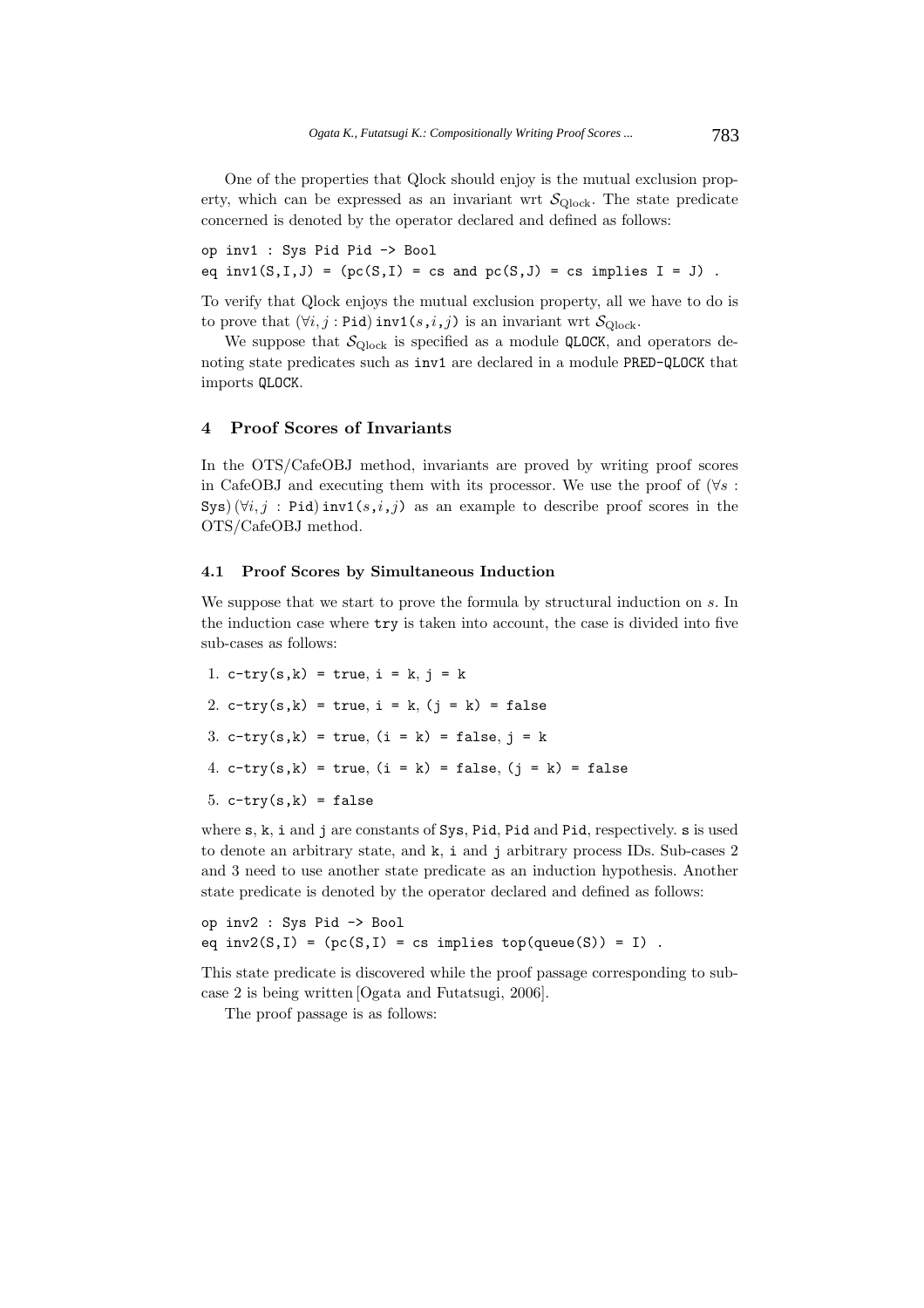```
open ISTEP-QLOCK
-- fresh constants
 op k : -> Pid .
 op q : -> Queue .
-- assumptions
 - eq c-try(s,k) = true.
 eq pc(s, k) = ws.
  eq queue(s) = k | q.
  -eq i = k.
 eq (j = k) = false.
-- successor state
 eq s' = try(s, k).
-- check
 red inv2(s,j) implies istep1 .
close
```
where ISTEP-QLOCK is a module in which another module BASE-QLOCK is imported and some constants such as istep1 are declared and defined. In BASE-QLOCK, PRED-QLOCK is imported and the following constants are declared:

```
ops s s' : -> Sys
ops i j k : -> Pid
```
They are used to denote arbitrary states and process IDs.

The constant q is used to denote an arbitrary queue. Instead of  $c$ -try(s,k) = true, we use  $pc(s, k)$  = ws and queue(s) = k | q, which are equivalent to  $c$ -try(s,k) = true. The constant istep1 of Bool is defined as follows:

```
eq istep1 = inv1(s,i,j) implies inv1(s',i,j).
```
where  $inv1(s', i, j)$  denotes the formula to prove in the induction case, and  $inv1(s,i,j)$  and  $inv2(s,j)$  denote instances of the induction hypotheses used. In this proof passage,  $s'$  is  $try(s,k)$ . The CafeOBJ processor returns true for the proof passage, discharging the sub-case. It also returns true for the remaining four sub-cases, discharging the induction case where try is taken into account. We can write proof passages of the base case and the remaining induction cases where want and exit are taken into account, which do not need any other state predicates.

We need to prove  $(\forall s : Sys)(\forall i : Pid)$  inv2 $(s, i)$  to complete the proof.  $(\forall s : Sys)$   $(\forall i : Pid)$  inv2 $(s, i)$  is also proved by structural induction on s. In the induction case where exit is taken into account, the case is divided into three sub-cases as follows: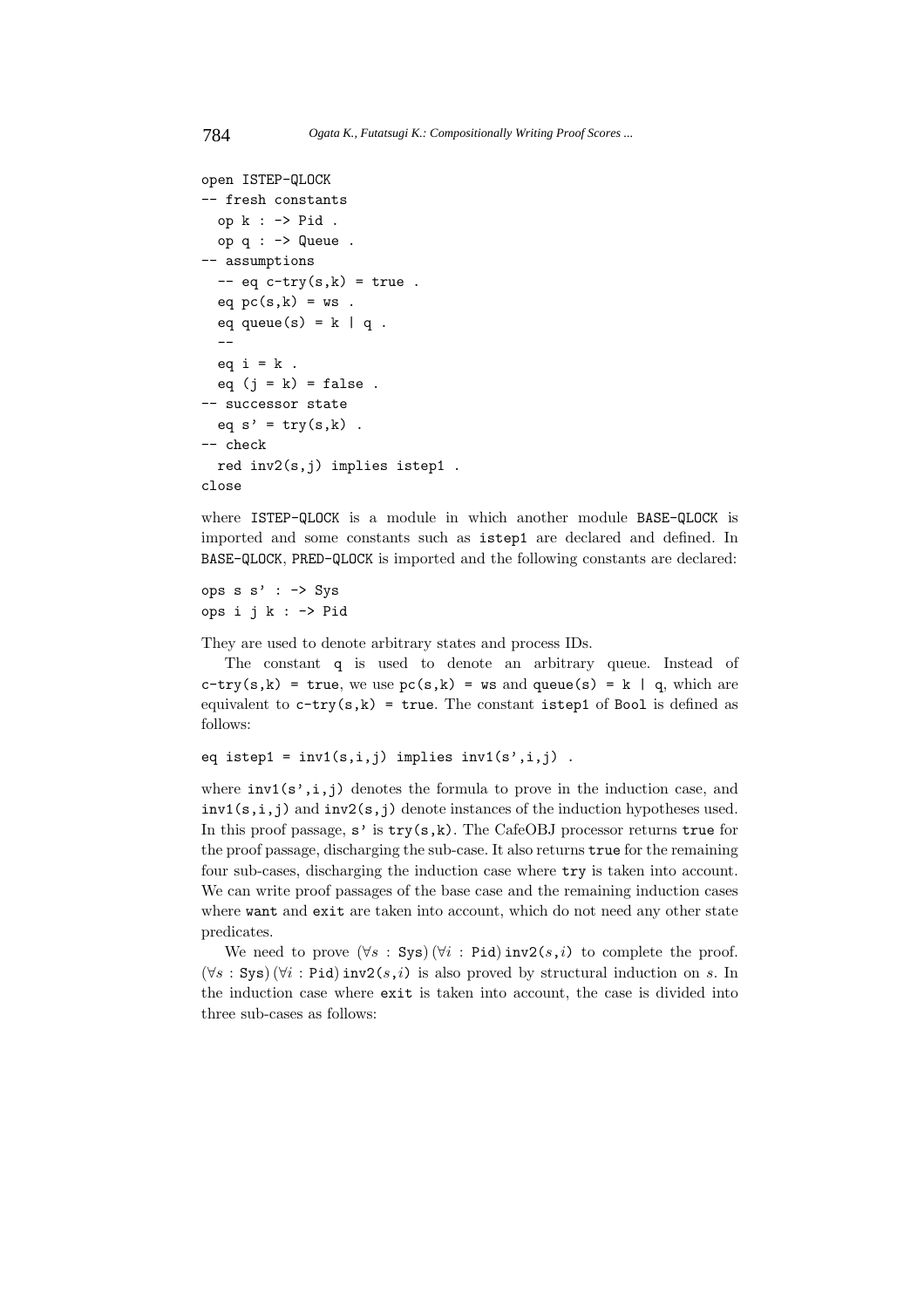1.  $c$ -exit(s,k) = true, i = k

```
2. c-exit(s,k) = true, (i = k) = false
```
3.  $c$ -exit $(s, k)$  = false

Sub-case 2 needs to use inv1 as an induction hypothesis.

The proof passage corresponding to sub-case 2 is as follows:

```
open ISTEP-QLOCK
-- fresh constants
 op k : -> Pid .
-- assumptions
  - eq c-exit(s,k) = true.
 eq pc(s, k) = cs.
  --
 eq (i = k) = false.
-- successor state
  eq s' = exit(s, k).
-- check
 red inv1(s,i,k) implies istep2 .
close
```
The constant istep2 of Bool is defined as follows:

eq istep2 =  $inv2(s,i)$  implies  $inv2(s',i)$ .

The CafeOBJ processor returns true for the proof passage, discharging the sub-case. It also returns true for the remaining two sub-cases, discharging the induction case where exit is taken into account. We can write proof passages of the base case and the remaining induction cases where want and try are taken into account.

When we notice that the proof score wrt inv1 needs inv2, we do not need to start to write the proof score wrt inv2 before the proof score wrt inv1, nor to throw away the proof score wrt inv1 constructed so far. We can complete the proof score wrt inv1 and then start to write the proof score wrt inv2. Simultaneous induction makes it possible to compositionally (or incrementally) construct proof scores in this way. This is one benefit of simultaneous induction.

The proof scores described correspond to Fig. 1 (1).

#### **4.2 Proof Scores by Semi-Simultaneous Induction**

We notice that  $(\forall s : Sys) (\forall i, j : Pid)$  inv1 $(s, i, j)$  can be deduced from  $(\forall s : Sys)$ Sys) ( $\forall i$ : Pid) inv2(s,i) under the specification of  $S_{\text{Qlock}}$ . Hence, we do not need to use structural induction on s to write the proof score of  $(\forall s : Sys)$   $(\forall i, j :$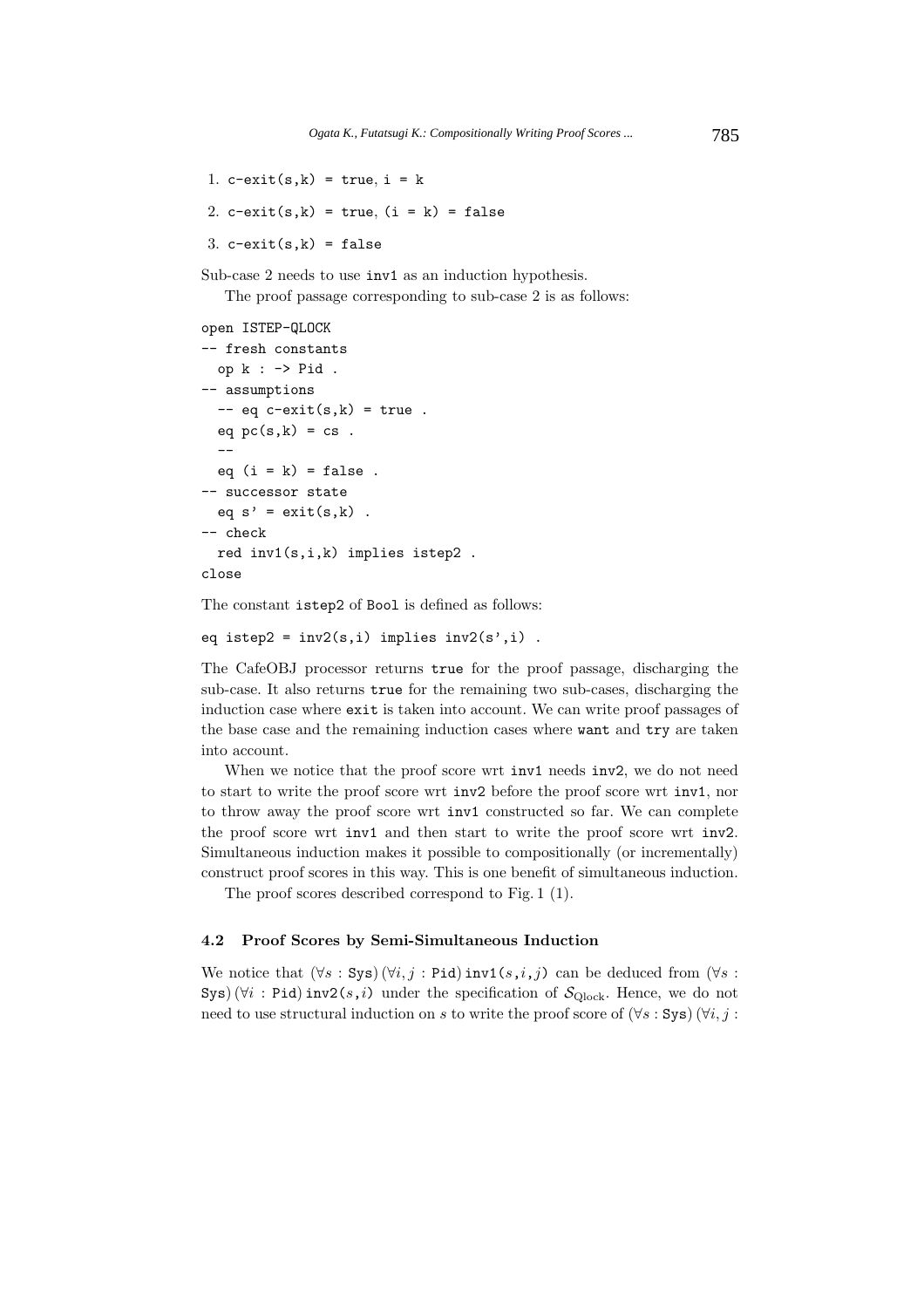Pid) inv1(s,i,j). It suffices to use case analysis to prove the formula. In the proof, all we have to do is to take into account three cases:

1. queue $(s)$  = empty 2. queue(s) =  $k | q, k = i$ 3. queue(s) = k | q,  $(k = i)$  = false The proof passage of case 2 is as follows: open BASE-QLOCK -- fresh constants op k : -> Pid . op q : -> Queue . -- assumptions eq queue(s) =  $k | q$ . eq  $k = i$ . -- check red  $inv2(s,i)$  and  $inv2(s,j)$  implies  $inv1(s,i,j)$ . close

The CafeOBJ processor returns true for this proof passage, and does so for the remaining two cases as well.

The proof score wrt inv2 described in the previous sub-section can be used here. The proof scores correspond to Fig. 1  $(2)$ .

# **4.3 Proof Scores by the INV Rule**

inv2 can be proved without use of inv1 as an induction hypothesis because inv1 can be deduced from  $inv2$  under the specification of  $\mathcal{S}_{\text{Qlock}}$ . If that is the case, in the induction case where exit is taken into account, the case is divided into five sub-cases as follows:

- 1.  $c$ -exit(s,k) = true, i = k
- 2. c-exit(s,k) = true,  $(i = k)$  = false, queue(s) = empty
- 3. c-exit(s,k) = true,  $(i = k)$  = false, queue(s) = 1 | q, 1 = k
- 4. c-exit(s,k) = true,  $(i = k)$  = false, queue(s) = 1 | q,  $(1 = k) = false$

```
5. c-exit(s, k) = false
```
The proof passage of sub-case 4 is as follows: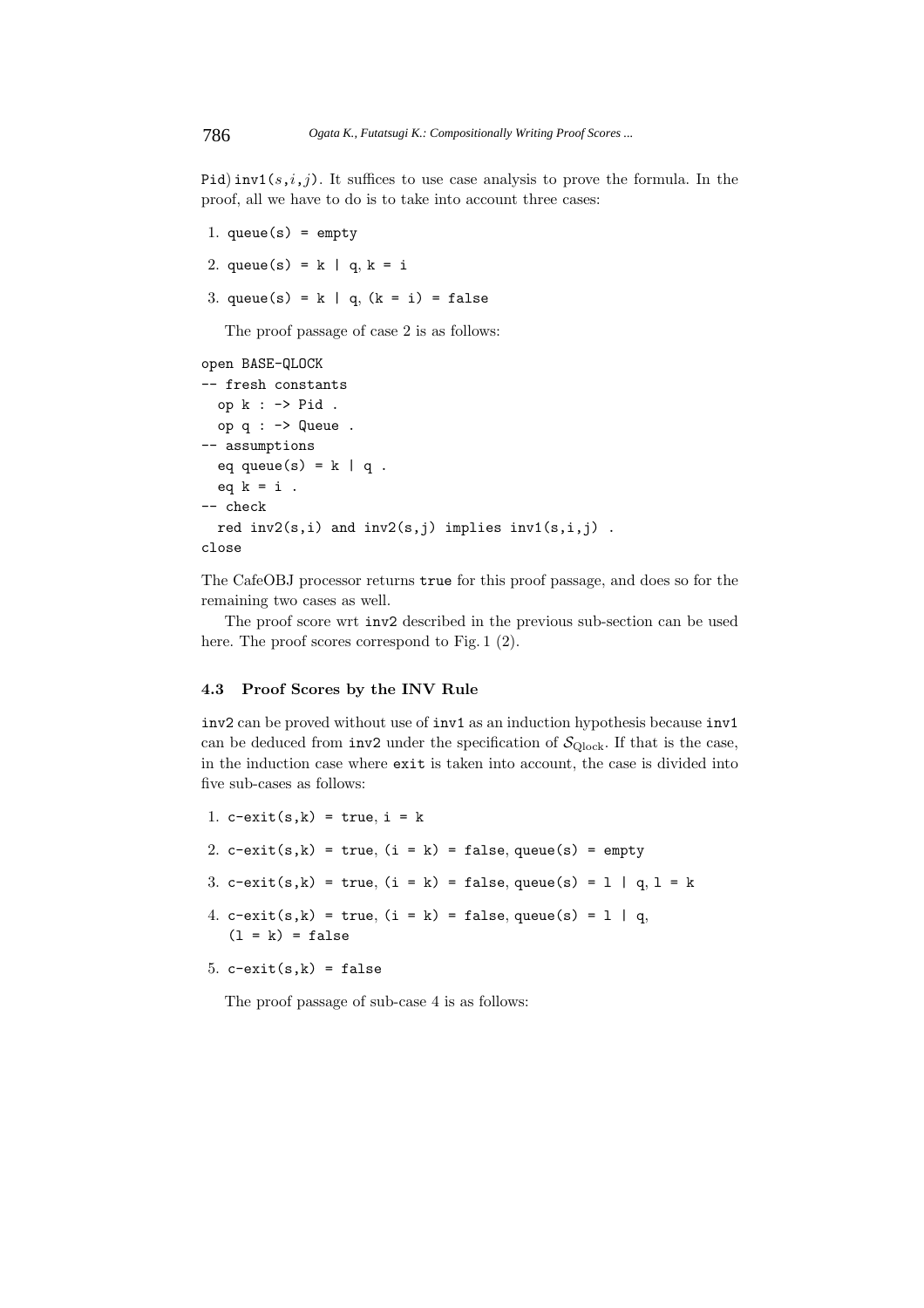```
open ISTEP-QLOCK
-- fresh constants
 ops k l : -> Pid .
 op q : -> Queue .
-- assumptions
 -- eq c-exit(s,k) = true.
 eq pc(s, k) = cs.
  --
 eq (i = k) = false.
 eq queue(s) = 1 | q.
 eq (1 = k) = false.
-- successor state
 eq s' = exit(s, k).
-- check
 red inv2(s,k) implies istep2 .
close
```
In addition to  $inv2(s,i)$ ,  $inv2(s,k)$  is used as an instance of the induction hypothesis  $(\forall i : \text{Pid})$  inv2(s,*i*).

The proof score wrt inv1 described in the previous sub-section can be used here. The proof scores correspond to Fig. 1 (3).

#### **4.4 Comparison**

The three proof techniques are compared in terms of how long the corresponding proofs (or proof scores) are based on the example. Let PS1 be the proof score of

 $(\forall s : \text{Sys}) (\forall i : \text{Pid}) \text{ inv2}(s, i) \Rightarrow (\forall s : \text{Sys}) (\forall i, j : \text{Pid}) \text{ inv1}(s, i, j),$ 

PS2 be that of

 $(\forall i, j : \text{Pid})$  inv1(init, $i, j$ ) and  $(\forall i, j : \text{Pid})$  inv1(s,i,j)  $\land$   $(\forall i : \text{Pid})$  inv2(s,i)  $\Rightarrow$   $(\forall i, j : \text{Pid})$  inv1(s',i,j)

for an arbitrary initial state init, an arbitrary state s and an arbitrary successor state s' of s, PS3 be that of

 $(\forall i : \text{Pid})$  inv2(init, i) and  $(\forall i, j : \text{Pid})$  inv1(s, $i, j$ )  $\wedge$   $(\forall i : \text{Pid})$  inv2(s, $i) \Rightarrow$   $(\forall i : \text{Pid})$  inv2(s', $i)$ 

for an arbitrary initial state init, an arbitrary state s and an arbitrary successor state s' of s, and PS4 be that of

 $(\forall i : \text{Pid})$  inv2(init, i) and  $(\forall i : \text{Pid})$  inv2(s, $i) \Rightarrow (\forall i : \text{Pid})$  inv2(s', $i)$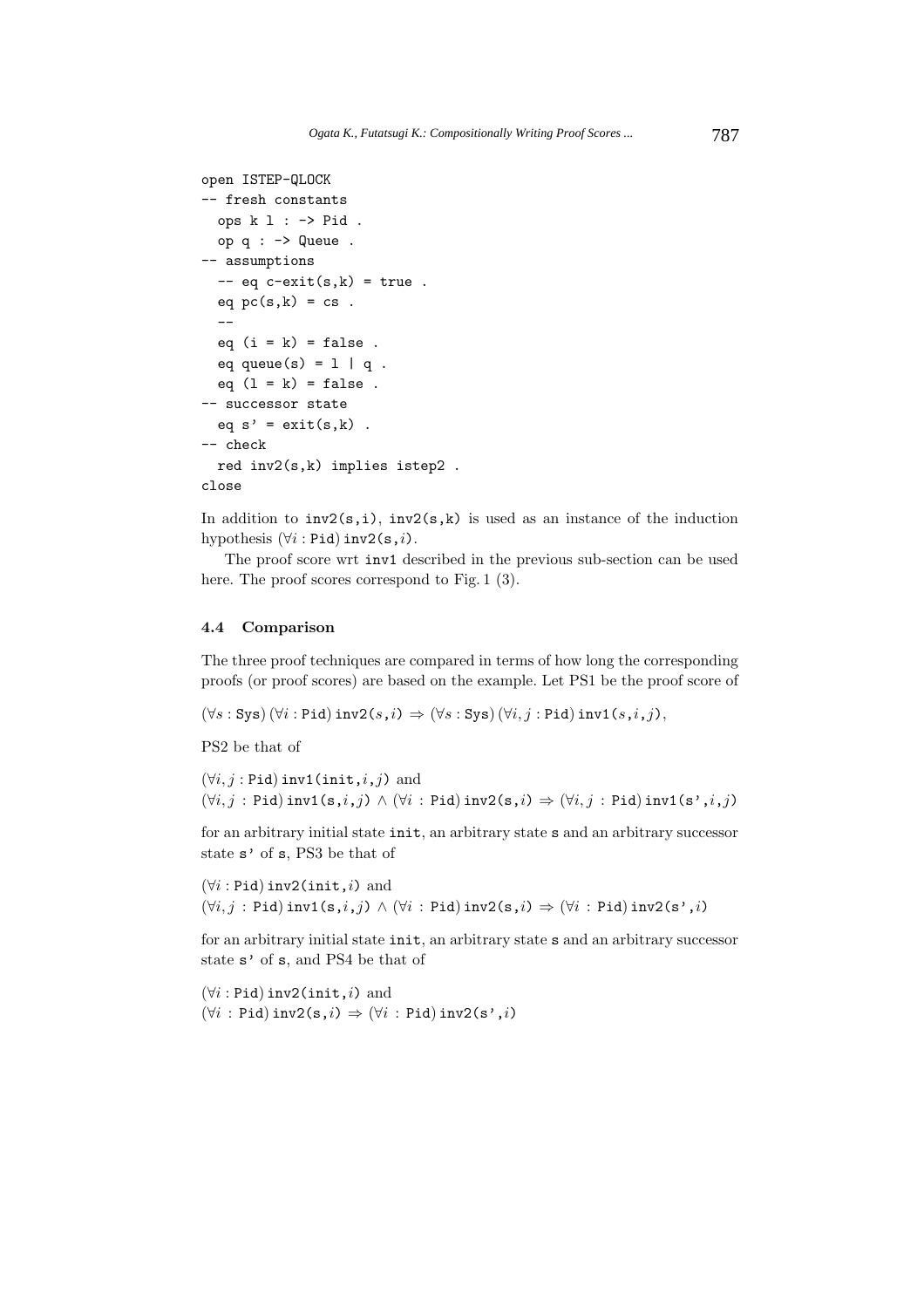788 *Ogata K., Futatsugi K.: Compositionally Writing Proof Scores ...*

for an arbitrary initial state init, an arbitrary state s and an arbitrary successor state s' of s.

The proof scores by semi-simultaneous induction are shorter than those by the INV rule, which are shorter than those by simultaneous induction. The reason of the latter is that PS1 is shorter than PS2. The reason of the former is that PS3 is shorter than PS4 because the induction case where exit is taken into account is split into five sub-cases in PS4, while the case into three sub-cases in PS3. This example demonstrates that the proof corresponding to Fig. 1 (2) is equivalent to the one to Fig. 1 (3) but may need less cases, making proofs (or proof scores) shorter, than the one to Fig. 1 (3).

Why does semi-simultaneous induction need less cases than the INV rule in the induction case where exit is taken into account in the proof wrt inv2? Although  $(\forall s : Sys) (\forall i : Pid) inv2(s, i)$  is equivalent to  $(\forall s : Sys) (\forall i, j : Pid) inv2(s, i)$ Pid) inv1(s,i,j)  $\wedge$  ( $\forall s$ : Sys) ( $\forall i$ : Pid) inv2(s,i) under the specification of  $\mathcal{S}_{\text{Qlock}}$ , its proof needs case splitting. Hence, the two formulas reduce to different irreducible forms in some cases.  $inv1(s,i,k)$  reduces to  $pc(s,i)$  = cs xor true in Sub-case 2 in Subsection 4.1 and then  $inv1(s,i,k)$  implies  $inv2(\text{exit}(s,k),i)$  reduces to true, discharging the case. On the other hand,  $inv2(s, j)$  reduces to  $top(queue(s)) = k$  if j equals k and to  $(pc(s, j) = cs$ and top(queue(s)) = j) xor  $pc(s,j)$  = cs xor true otherwise in the case. Any instance of  $(\forall i : \text{Pid})$  inv2(s,i) does not lead to the discharge of the case by reduction only.

# **5 Simultaneous Induction**

The proof that a state predicate  $p_0$  is an invariant wrt an OTS S can be done by finding an inductive invariant wrt S that implies  $p_0$  under S. This is the INV rule [Manna and Pnueli, 1995]. Such an inductive invariant can be found by connecting other state predicates  $p_1, \ldots, p_n$  to  $p_0$  with conjunctions, namely, making  $p_0 \wedge p_1 \wedge \ldots \wedge p_n$ . Let q be  $p_0 \wedge p_1 \wedge \ldots \wedge p_n$ . To prove that q is an inductive invariant wrt S, all we have to do is to prove (1)  $q(v_0)$  holds for each initial state  $v_0 \in \mathcal{I}$  and (2)  $q(v) \Rightarrow q(v')$  holds for each state  $v, v' \in \mathcal{Y}$  such that  $v \rightsquigarrow_{S} v'.$ 

The proof of (1) and (2) can be compositionally written, divided into  $n + 1$ fragments wrt  $p_0, p_1, \ldots, p_n$ , respectively. That is, all we have to do is to prove that

- 1.  $p_i(v_0)$  holds for S for each  $v_0 \in \mathcal{I}$ , and
- 2.  $(\bigwedge_{h \in \mathcal{H}_i} h(v)) \Rightarrow p_i(v')$  holds for S for each  $v, v' \in \Upsilon$  such that  $v \leadsto_{\mathcal{S}} v'$ , where  $\mathcal{H}_i \subseteq \{p_0, \ldots, p_n\},\$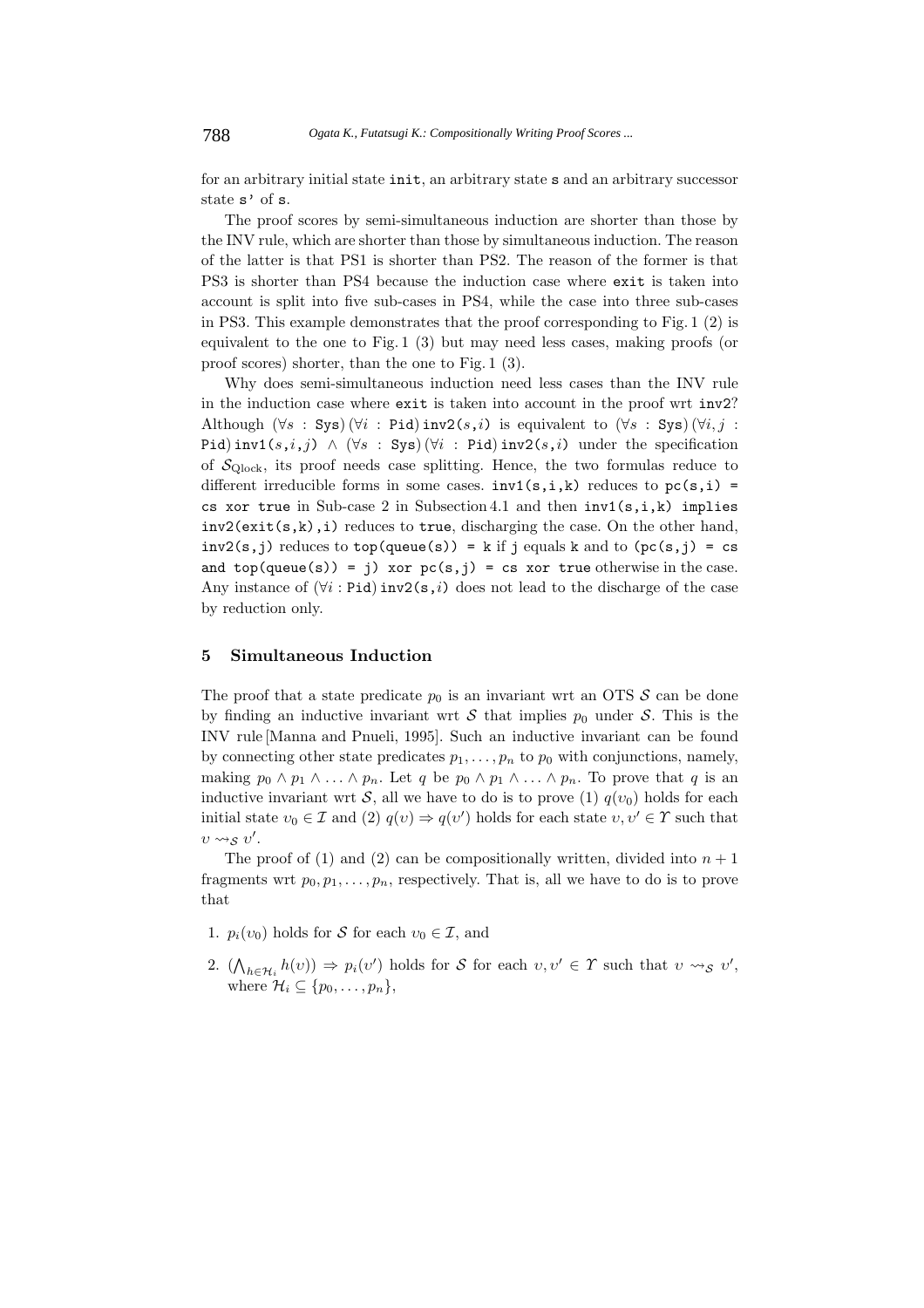for each  $i \in \{0, \ldots, n\}$ . This way of writing proofs is called simultaneous induction [Ogata and Futatsugi, 2003, Ogata and Futatsugi, 2006, Diaconescu et al, 2003]. The proof of 1 and 2 is called the *SI proof* of  $p_i$  wrt S based on  $\{p_0,\ldots,p_n\}$ . It may be called the SI proof of  $p_i$  if S and  $\{p_0,\ldots,p_n\}$ are clear from the context. 1 is called the base case of the SI proof, and 2 is called the (simultaneous) induction case of the SI proof. Each  $h(v)$  such that  $h \in \mathcal{H}_i$  is called a *simultaneous induction hypothesis* for the SI proof of  $p_i$ . Note that only the SI proof of  $p_i$  does not necessarily imply that  $p_i$  is an invariant wrt S, although all SI proofs of  $p_0, \ldots, p_n$  imply that each  $p_i$  is an invariant wrt S.

### **6 Semi-Simultaneous Induction**

Let P and Q be the sets of state predicates such that  $\mathcal{P}\cup\mathcal{Q} = \{p_0,\ldots,p_n\}$  and  $P \cap Q = \emptyset$ . We assume that

- 1. there is the SI proof of each state predicate in  $P$  wrt S based on  $\{p_0, \ldots, p_n\}$ , and
- 2. for each state predicate  $q \in \mathcal{Q}$  and some R such that  $\mathcal{R} \subseteq (\mathcal{P} \cup \mathcal{Q}) \setminus \{q\},\$  $q(v)$  can be deduced from  $(\bigwedge_{r \in \mathcal{R}} r(v))$  under S for each  $v \in \mathcal{Y}$ .

The proof of 2 is called the *IMP(lication) proof* of q wrt S based on  $\{p_0, \ldots, p_n\}$ . It may be called the IMP(lication) proof of q when S and  $\{p_0, \ldots, p_n\}$  are clear from the context. The state predicates in R are called *premises* of the IMP proof.

From the assumptions 1 and 2, are we able to conclude that  $p_0 \wedge \ldots \wedge p_n$  is an inductive invariant wrt  $S$ ? To do so, we need a condition. Before describing the condition, we define a graph that represents 1 and 2.

**Definition 5 PII graphs.** A *pseudo inductive invariant (PII) graph* of  $p_0 \wedge \ldots \wedge$  $p_n$  is as follows. The nodes of the PII graph are  $p_0, \ldots, p_n$ . There are two kinds of edges in the graph: *SIH edges* and *IMP edges*. For each  $p_i \in \{p_0, \ldots, p_n\}, p_i$ has one kind (either SIH or IMP) of outgoing edges but can have both kinds of incoming edges.

That  $p_i$  has SIH (IMP) outgoing edges means that there exists the SI (IMP) proof of  $p_i$ , which uses the destination state predicates of the SIH (IMP) edges as the simultaneous induction hypotheses (premises). If  $p_i$  has an SIH (IMP) incoming edge, p*<sup>i</sup>* is used as a simultaneous induction hypothesis (a premise) of the SI (IMP) proof of the source state predicate. Nodes that have SIH (IMP) outgoing edges are called *SIH (IMP) nodes*. Nodes in P are SIH nodes and nodes in Q are IMP nodes.

The condition concerned is as follows.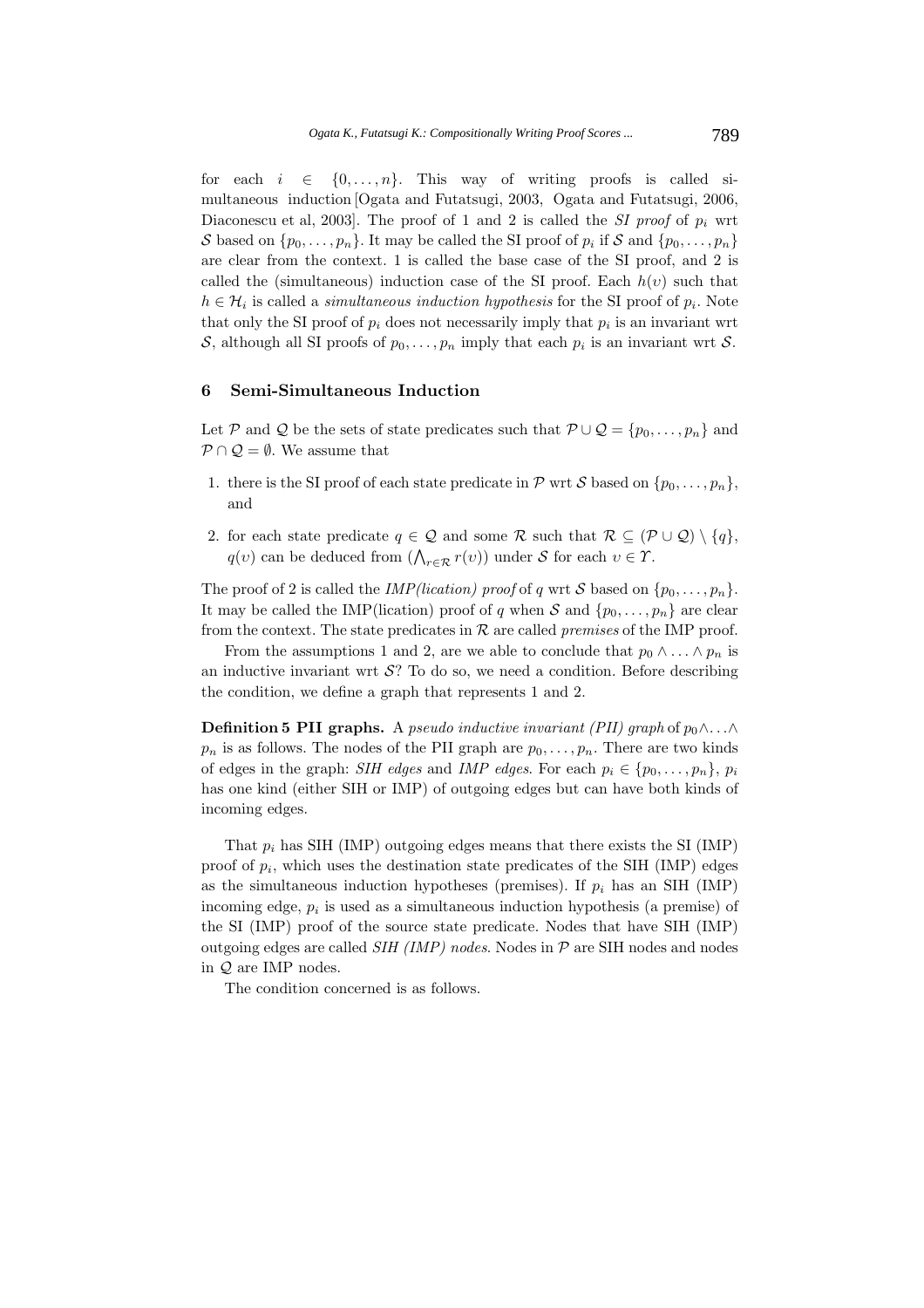790 *Ogata K., Futatsugi K.: Compositionally Writing Proof Scores ...*



**Figure 2:** A path where IMP nodes occurs  $m + 1$  times

**Definition 6 II condition.** The *inductive invariant (II) condition* of a PII graph is that the graph has no cycles such that every edge in a cycle is an IMP edge.

Before describing the main theorem, we prove the following lemma.

**Lemma 7 A property of PII graphs.** *If a PII graph*  $G$  *of*  $p_0 \wedge \ldots \wedge p_n$  *satisfies the II condition and the number* m *of the IMP nodes in* G *is greater than zero, then there exists an IMP node such that the destinations of all the IMP outgoing edges are SIH nodes.*

*Proof.* By contradiction. We suppose that G does not have any IMP nodes such that the destinations of all the IMP outgoing edges are SIH nodes. Then, each IMP node has an IMP node as one of the destinations of the IMP outgoing edges. Hence, we can find a path in  $G$  such that it consists of IMP nodes only and IMP nodes occurs in it  $m + 1$  times (see Fig. 2). Since the number of the IMP nodes in  $G$  is  $m$ , there exists an IMP node in the path that occurs at least twice. Therefore, G has a cycle that consists of IMP nodes only.  $\square$ 

The following theorem guarantees that if a PII graph of  $p_0 \wedge \ldots \wedge p_n$  has no such cycles,  $p_0 \wedge \ldots \wedge p_n$  is an inductive invariant wrt S.

**Theorem 8 II condition of PII graphs.** *If a PII graph* G *of*  $p_0 \wedge ... \wedge p_n$ *satisfies the II condition, then*  $p_0 \wedge \ldots \wedge p_n$  *is an inductive invariant wrt* S.

*Proof.* By induction on the number of the IMP nodes in the PII graph G.

(I) For the base case, since the SI proof of every  $p_i$  wrt S based on  $\{p_0, \ldots, p_n\}$ for  $i = 0, \ldots, n$  can be conducted,  $p_0 \wedge \ldots \wedge p_n$  is an inductive invariant wrt S.

(II) For the induction case, since G satisfies the II condition, from Lemma 7, there exists an IMP node q such that the destinations  $r_0, \ldots, r_m$  of all the IMP outgoing edges are SIH nodes. Since the SI proof of each  $r_j$  wrt S based on  $\{p_0,\ldots,p_n\}$  for  $j=0,\ldots,m$  can be conducted, we can show that the following formulas hold for  $S$ :

$$
r_0(v_0), \ldots, r_m(v_0) \tag{1}
$$

for each  $v_0 \in \mathcal{I}$ , and

$$
(\bigwedge_{a \in A_0} a(v)) \Rightarrow r_0(v'), \dots, (\bigwedge_{a \in A_m} a(v)) \Rightarrow r_m(v')
$$
 (2)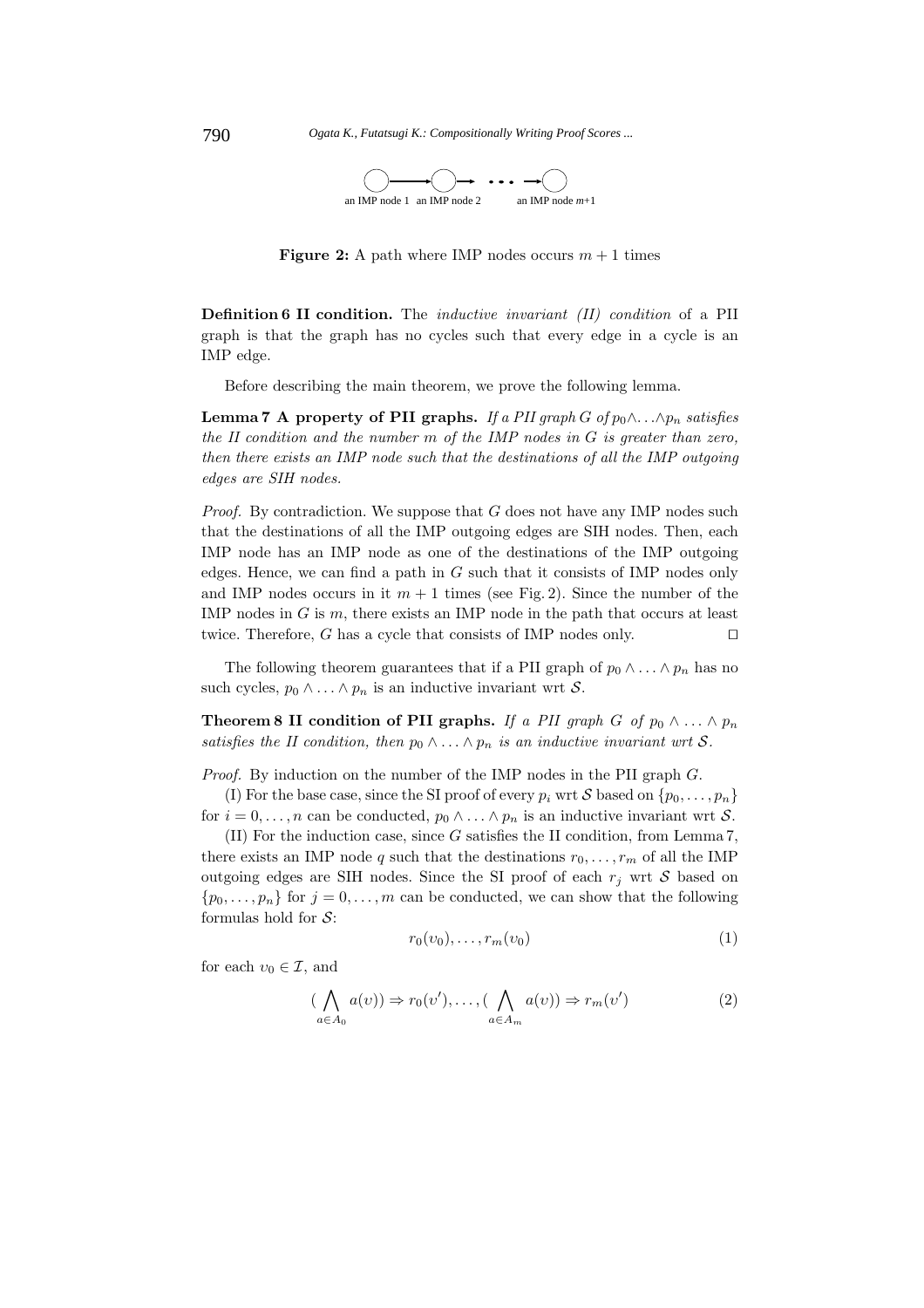for each  $v, v' \in \Upsilon$  such that  $v \leadsto_{\mathcal{S}} v'$  and for some  $\mathcal{A}_j \subseteq \{p_0, \ldots, p_n\}$  for  $j = 0, \ldots, m$ . Let A be  $A_0 \cup \ldots \cup A_m$ .

Since the IMP proof of q wrt S based on  $\{p_0, \ldots, p_n\}$  can be conducted, we can also show that the following formula hods for  $S$ :

$$
r_0(v) \wedge \ldots \wedge r_m(v) \Rightarrow q(v) \tag{3}
$$

for each  $v \in \Upsilon$ .

From (1) and (3), the following formula holds for  $\mathcal{S}$ :

$$
q(v_0) \tag{4}
$$

for each  $v_0 \in \mathcal{I}$ .

From (2) and (3), the following formula holds for  $S$ :

$$
(\bigwedge_{a \in \mathcal{A}} a(v)) \Rightarrow q(v') \tag{5}
$$

for each  $v, v' \in \Upsilon$  such that  $v \rightsquigarrow_{S} v'.$ 

From (4) and (5), it follows that the SI proof of q wrt S based on  $\{p_0, \ldots, p_n\}$ can be conducted.

Another PII graph  $G'$  of  $p_0 \wedge \ldots \wedge p_n$  can be constructed by deleting all the IMP edges from q to each  $r_j$  for  $j = 0, \ldots, m$  from G and adding an SIH edge from q to each  $a \in \mathcal{A}$  to G. The deletion of the IMP edges and the addition of the SIH edges are shown in Fig. 3. Since  $G'$  is constructed as described,  $G'$  also satisfies the II condition. The number of the IMP nodes in  $G'$  is one less than the number of the IMP nodes in  $G$ . From the induction hypothesis, therefore, we conclude that  $p_0 \wedge ... \wedge p_n$  is an inductive invariant wrt S.

Let us consider the proof of  $(\forall s : Sys) (\forall i : Pid)$  inv3 $(s, i)$ , where inv3 is as follows:

```
op inv3 : Sys Pid -> Bool
eq inv3(S,I)
   = (I \in \mathcal{S}) implies pc(S, I) = ws or pc(S, I) = cs).
```
We need  $(\forall s : Sys)(\forall i : Pid)$  inv3 $(s, i)$  to verify that Qlock enjoys the lockout (or starvation) freedom property, which is a liveness property [Ogata and Futatsugi, 2008].

While writing proof scores, we notice that the proof by simultaneous induction needs five more state predicates including  $(\forall i, j : \text{Pid})$  inv1 $(s, i, j)$  and  $(\forall i :$ Pid) inv2(s,i). The remaining three state predicates are  $(\forall i :$  Pid) inv4(s,i),  $(\forall i : \text{Pid})$  inv5 $(s, i)$  and  $(\forall i : \text{Pid})$  inv6 $(s, i)$ , where inv4, inv5 and inv6 are as follows: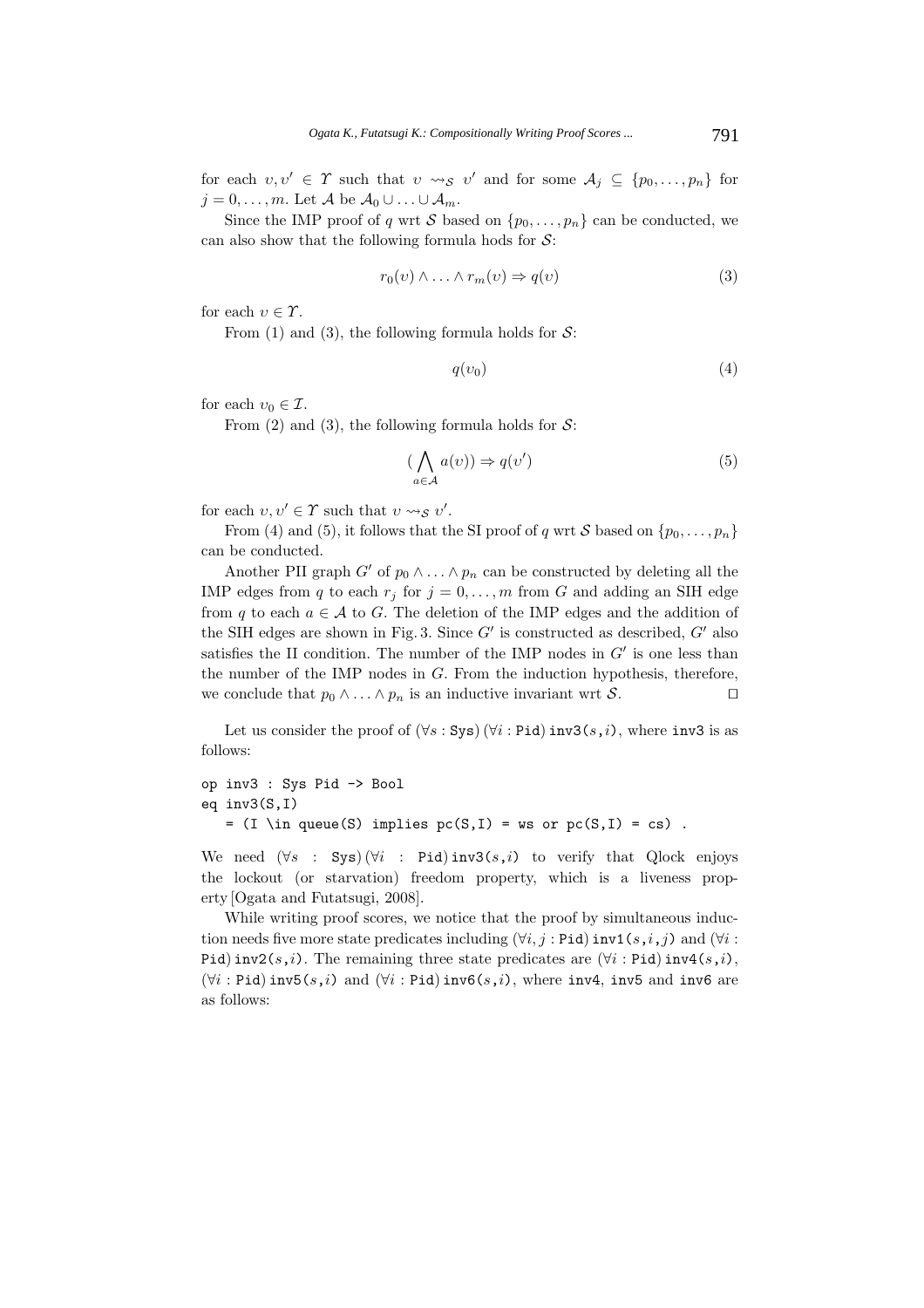

**Figure 3:** The induction case in the proof of the theorem



**Figure 4:** Relations of the state predicates in invariant proofs wrt  $\mathcal{S}_{\text{Qlock}}$ 

```
op inv4 : Sys Pid -> Bool
op inv5 : Sys Pid -> Bool
op inv6 : Sys Pid -> Bool
eq inv4(S,I) = (pc(S,I) = cs implies not(I \in deq(queue(S)))).
eq inv5(S,I)
   = (top(queue(S)) = I implies not(I \in deq(queue(S)))) .
eq inv6(S,I) = not(I \in \text{queue}(S) - I).
```
Fig. 4 (1) shows the relations of the six state predicates in the proof by simultaneous induction.

We notice that the SI proof of  $(\forall i : \text{Pid})$  inv5 $(s, i)$  can be replaced with the IMP proof of the state predicate because the state predicate can be deduced from  $(\forall i : \text{Pid})$  inv6(s,i) under the specification of  $\mathcal{S}_{\text{Qlock}}$ . We also notice that the SI proof of  $(\forall i : \text{Pid})$  inv4 $(s, i)$  can be replaced with the IMP proof of the state predicate because the state predicate can be deduced from  $(\forall i :$ Pid) inv2 $(s, i)$ and  $(\forall i : \text{Pid})$  inv5 $(s, i)$ . Furthermore, inv6, instead of inv5, can be used in the IMP proof of  $(\forall i : \text{Pid})$  inv4 $(s, i)$ . Hence, we do not need inv5 anymore. Since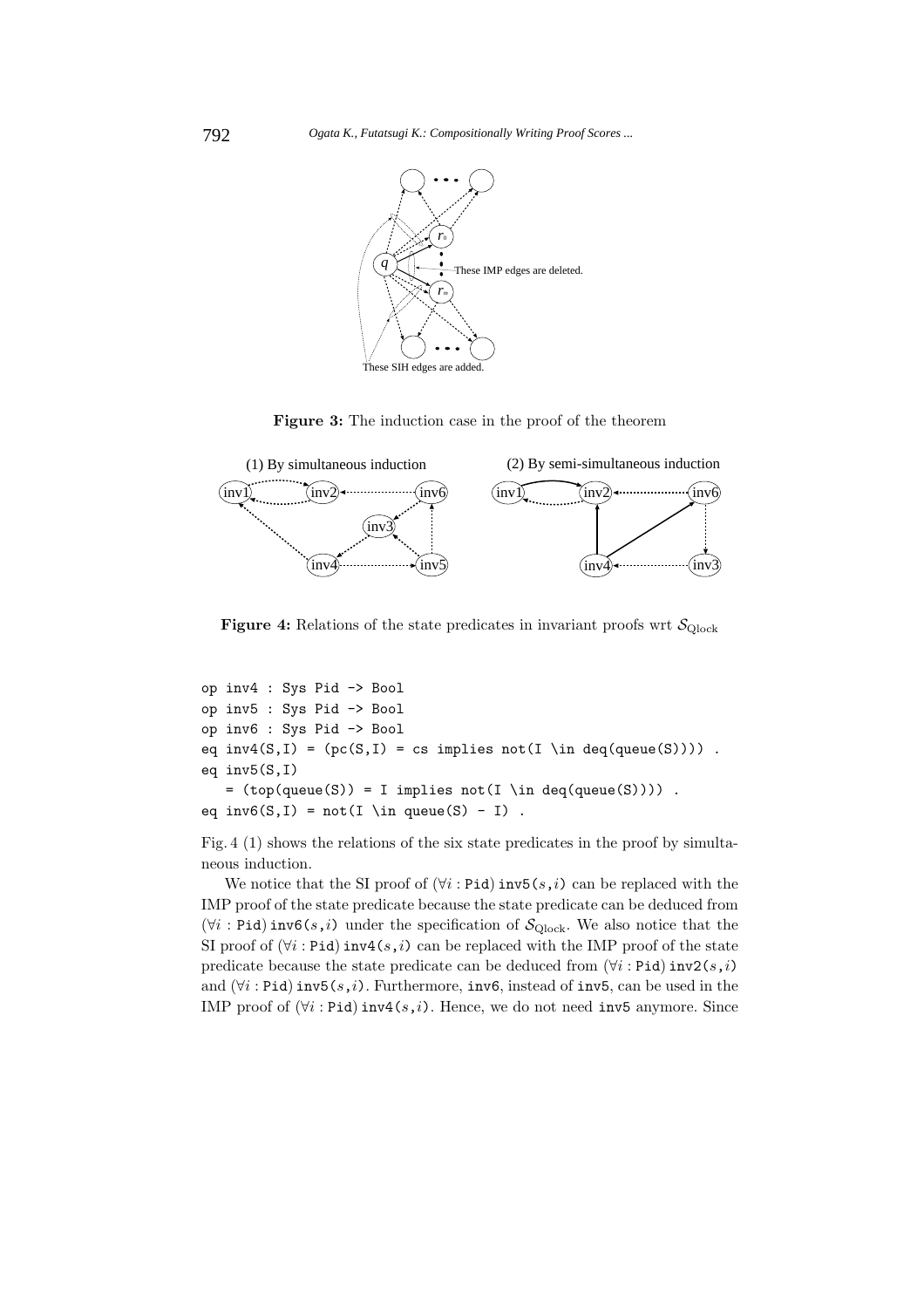we know that the SI proof of  $(\forall i, j : \text{Pid})$  inv1 $(s, i, j)$  can be replaced with the IMP proof of the state predicate, the relations of the five state predicates in the proof by semi-simultaneous induction can be depicted in Fig. 4 (2).

# **7 A Case Study**

We report on a case study in which we have verified that Alternating Bit Protocol (ABP) enjoys a property. The case study demonstrates that semi-simultaneous induction makes it possible to record the process in which way state predicates used (or lemmas) have been conjectured.

### **7.1 Alternating Bit Protocol (ABP)**

ABP is a communication protocol that makes it possible to reliably deliver packets (expressed as natural numbers in this paper) to a destination (called Receiver) from a source (called Sender) even under unreliable channels whose contents may be lost and duplicated. ABP uses two channels. One channel (called  $fifo1$ ) is used for Sender to basically send packets to Receiver, and the other (called  $fifo2$ ) is used for Receiver to send Sender acknowledgements showing that some packets have reached Receiver.

Sender has one bit (called  $bit1$ ) and one natural number (called *next*), and Receiver has one bit (called *bit2*) and one list of natural numbers (called *list*). The truth values (true and false) are used as bits. Initially, bit1 is false, next is 0,  $bit2$  is false, and *list* is nil. Sender repeatedly puts the pair  $\langle bit1, next \rangle$  into  $f$ i f o1 at the bottom, which corresponds to send1 in Fig. 5. If  $f$ i f o1 is not empty, Receiver gets the top  $\langle b, x \rangle$  from fifol and then if b is the same as bit2, bit2 is complemented and  $x$  is put into *list* at the top, which corresponds to rec2 in Fig. 5. Receiver repeatedly puts  $bit2$  into  $fifo2$  at the bottom, which corresponds to send2 in Fig. 5. If  $f$ if  $f$ o2 is not empty, Sender gets the top b from  $f$ if  $o$ 2 and then if b is different from  $bit1$ ,  $bit1$  is complemented and next is incremented, which corresponds to rec1 in Fig. 5.

Fig. 5 shows a snapshot of ABP, where t and f stand for true and false. In the snapshot, three natural numbers (0, 1 and 2) have been delivered to Receiver. The bit true has not reached Sender although 2 was delivered to Receiver, and then bit1 and next remain false and 2.

Each content in each channel may be lost and duplicated. But, we suppose that such unreliable phenomena can been seen only if each content becomes top in each channel. So, if  $f$ i $f$ o1 (or  $f$ i $f$ o2) is not empty, only the top content may be lost and duplicated.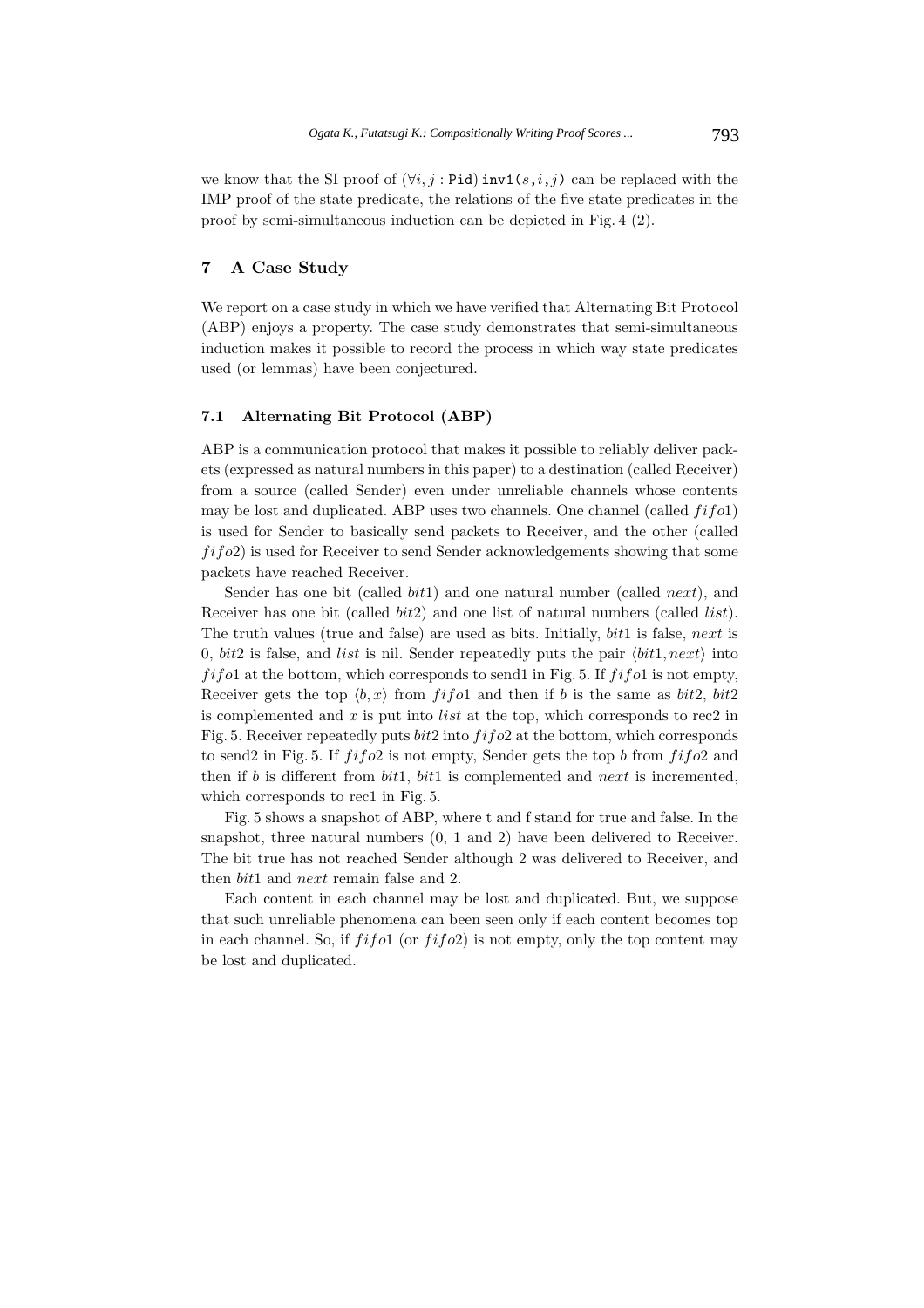

**Figure 5:** A snapshot of ABP

# **7.2 Specification of ABP**

ABP is formalized as an OTS  $S_{ABP}$  in which channels are formalized as queues.  $S_{ABP}$  uses six observers that are used to observe fifol. fifo2, bit1, bit2, next and list, respectively. The corresponding observation operators are declared as follows:

```
bop fifo1 : Sys -> PFifo
bop fifo2 : Sys -> BFifo
bop bit1 : Sys -> Bool
bop bit2 : Sys -> Bool
bop next : Sys -> Nat
bop list : Sys -> List
```
where PFifo, BFifo, Nat and List are sorts for queues of pairs of bits and natural numbers, queues of bits, natural numbers and lists of natural numbers, respectively.

We have the following six equations for  $init$ , a constant denoting an arbitrary initial state:

```
eq fifol(int) = empty.
eq fifo2(init) = empty .
eq bit1(int) = false.
eq bit2(init) = false.
eq next(int) = 0.
eq list(int) = nil.
```
 $\mathcal{S}_{ABP}$  uses eight transitions. The corresponding transition operators are declared as follows:

```
bop send1 : Sys -> Sys
bop rec1 : Sys -> Sys
bop send2 : Sys -> Sys
bop rec2 : Sys -> Sys
```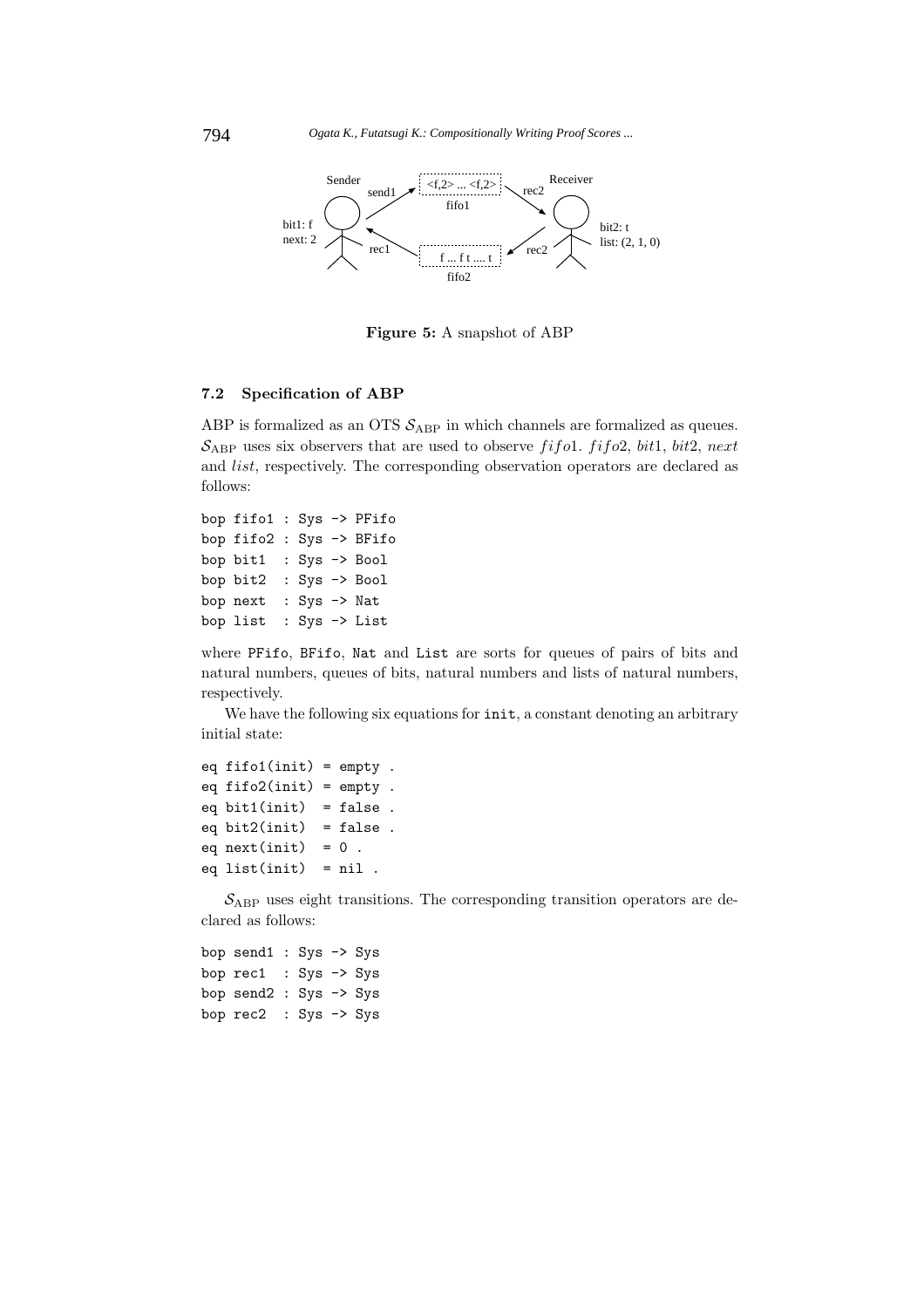```
bop drop1 : Sys -> Sys
bop dup1 : Sys \rightarrow Sysbop drop2 : Sys -> Sys
bop dup2 : Sys -> Sys
```
The first six transition operators correspond to send1, rec1, send2 and rec2 in Fig. 5, respectively. The lost of the first content in  $fif$  o1 (or  $fif$  o2) is formalized as drop1 (or drop2), and the duplication of the first content in  $fifo1$  (or  $fifo2$ ) is formalized as dup1 (or dup2).

The set of equations for send1 is as follows:

```
eq fifo1(send1(S)) = enq(fifo1(S), < bit1(S),next(S) >).
eq fifo2(send1(S)) = fifo2(S).
eq bit1(send1(S)) = bit1(S).
eq bit2(send1(S)) = bit2(S).
eq next(send1(S)) = next(S).
```
The set of equations for rec2 is as follows:

```
ceq fifo1(rec2(S)) = deq(fifo1(S)) if c-rec2(S).
eq \text{fifo2}(\text{rec2}(S)) = \text{fifo2}(S).
eq bit1(rec2(S)) = bit1(S).
ceq bit2(rec2(S)) = (if bit2(S) = fst(top(fifo1(S)))
                      then not fst(top(fifo1(S)))
                      else bit2(S) fi)
                   if c-rec2(S) .
eq next(rec2(S)) = next(S).
ceq list(rec2(S)) = (if bit2(S) = fst(top(fif01(S)))then (snd(top(fifo1(S))) list(S))
                      else list(S) fi)
                   if c-rec2(S) .
ceq rec2(S) = S if not c-rec2(S).
```
where the operator  $c$ -rec2 is declared and defined as follows:

op c-rec2 : Sys -> Bool eq  $c$ -rec2(S) =  $not(fifol(S)$  =  $empty)$ .

Given a pair, the operator fst returns the first element and the operator snd returns the second element.

The set of equations for drop1 is as follows:

ceq  $fifol(drop1(S)) = deg(fifol(S))$  if  $c-drop1(S)$ . eq  $\text{fifo2}(\text{drop1}(S)) = \text{fifo2}(S)$ . eq  $bit1(drop1(S)) = bit1(S)$ .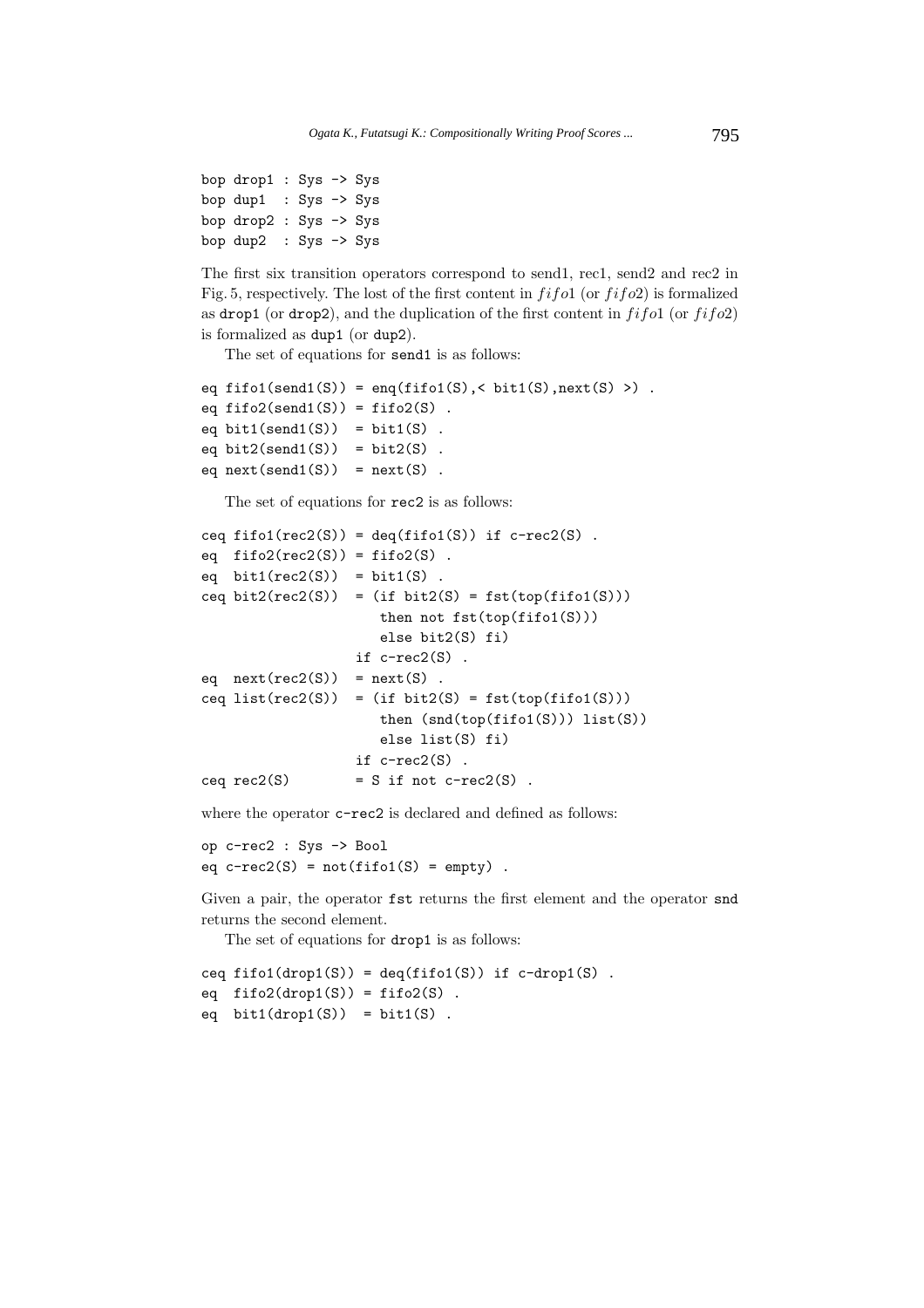```
eq bit2(drop1(S)) = bit2(S).
eq next(drop1(S)) = next(S).
eq list(drop1(S)) = list(S).
ceq drop1(S) = S if not c-drop1(S).
```
where the operator  $c$ -drop1 is declared and defined as follows:

```
op c-drop1 : Sys -> Bool
eq c-drop1(S) = not(fifo1(S) = empty).
```
The set of equations for dup1 is as follows:

```
ceq fifo1(dup1(S)) = top(fifo1(S)) | fifo1(S) if c-dup1(S).
eq fifo2(dup1(S)) = fifo2(S).
eq bit1(dup1(S)) = bit1(S).
eq bit2(dup1(S)) = bit2(S).
eq next(dup1(S)) = next(S).
eq list(dup1(S)) = list(S).
ceq dup1(S) = S if not c-dup1(S).
```
where the operator  $c$ -dup1 is declared and defined as follows:

op c-dup1 : Sys -> Bool eq  $c$ -dup1(S) =  $not(fifol(S) = empty)$ .

The set of equations for each of the remaining transition operators can be declared likewise.

#### **7.3 Verification of ABP**

One of the properties that ABP should enjoy is the reliable communication property: whenever Receiver receives  $n$  natural numbers, they are the first  $n$  natural numbers that Sender has sent and the order in which the  $n$  natural numbers have been sent is preserved. The property can be expressed as an invariant wrt  $S_{ABP}$ . The state predicate concerned is denoted by the operator declared and defined as follows:

```
op inv1 : Sys -> Bool
eq inv1(S)
    = (bit1(S) = bit2(S)
       implies mk(next(S)) = (next(S) list(S))) and
      (not(bitt(S) = bit2(S))implies mk(next(S)) = list(S)).
```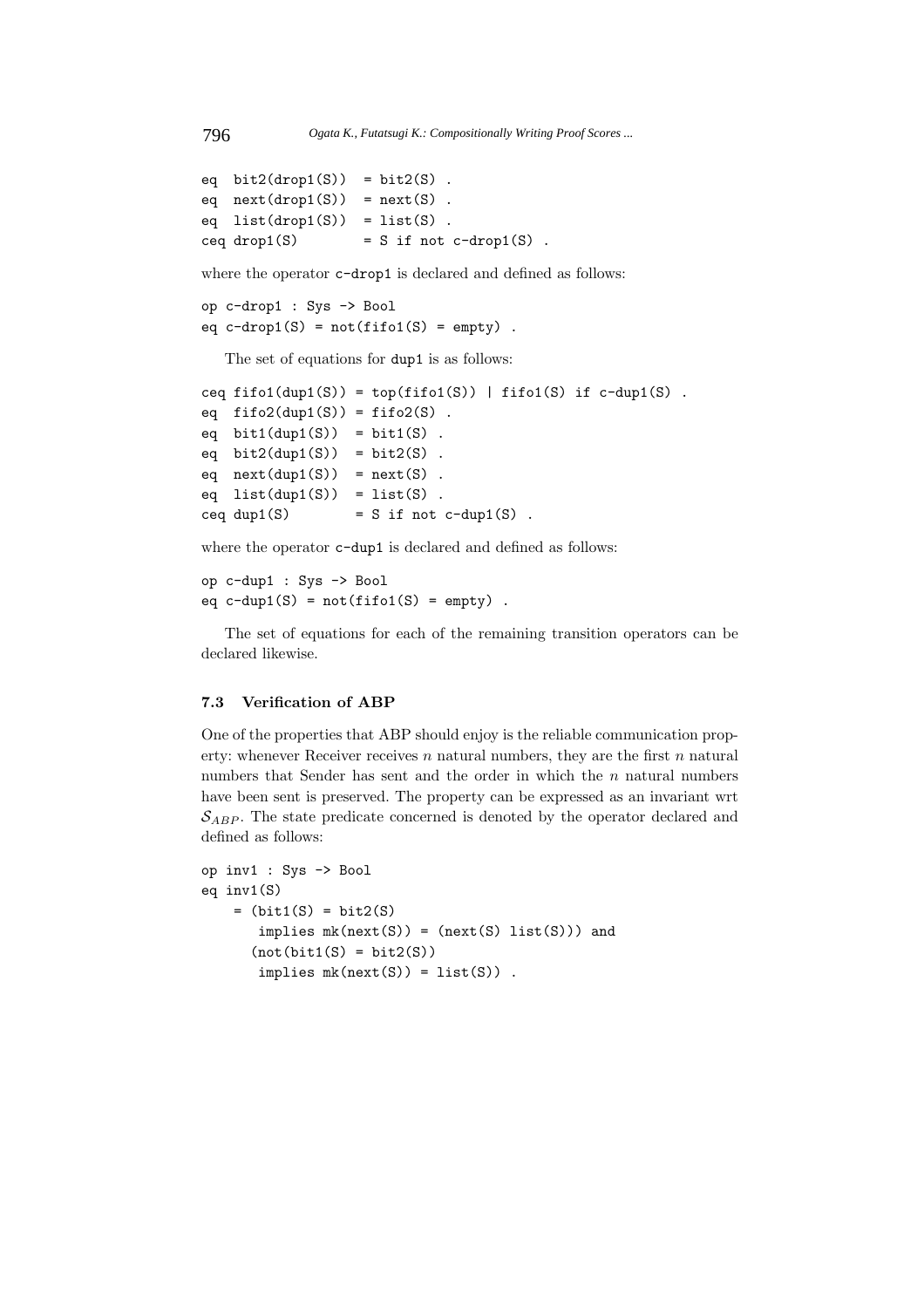

**Figure 6:** Relations of the state predicates in invariant proofs wrt  $S_{ABP}$ 

Given a natural number n, the operator mk produces the list  $n n - 1$ ... 0 nil of natural numbers.

We used 14 more state predicates to prove  $(\forall s : Sys)$  inv1(s) by semisimultaneous induction. Fig. 6 shows the relations of the 15 state predicates in the proof by semi-simultaneous induction. The state predicates are found in the rest of this section and Appendix A.

The state predicates inv8 is as follows:

```
op inv8 : Sys Bool Bool Bool BFifo -> Bool
eq inv8(S,BIT1,BIT2,BIT3,BFIFO)
   = ((fifo2(S) = BIT1 | BIT2 | BFIFO and not(BIT1 = BIT2))
      implies ((BIT3 \in BFIFO implies BIT2 = BIT3)
               and BIT2 = bit2(S)).
```
In the SI proof of inv8, we need to take into account cases in which the second and third bits in  $f$ i $f$ o2 are different, the third and fourth bits in  $f$ i $f$ o2 are different, and so on. Therefore, we needed to generalize inv8 to proceed on the proof. The generalized version of inv8 is inv10 that is as follows:

```
op inv10 : Sys Bool Bool Bool BFifo BFifo -> Bool
eq inv10(S,BIT1,BIT2,BIT3,BFIFO1,BFIFO2)
   = ((fifo2(S) = BFIT01 @ (BIT1 | BIT2 | BFIT02))and not(BIT1 = BIT2))implies ((BIT3 \in BFIFO2 implies BIT2 = BIT3)
              and BIT2 = bit2(S)).
```
Proofs often need such generalization. The SI proof of inv4 could use inv10 instead of inv8, but lets us directly come up with inv8 but not inv10. It is useful to record the process in which way state predicates used (or lemmas) have been conjectured, which can be done by use of both inv8 and inv10 with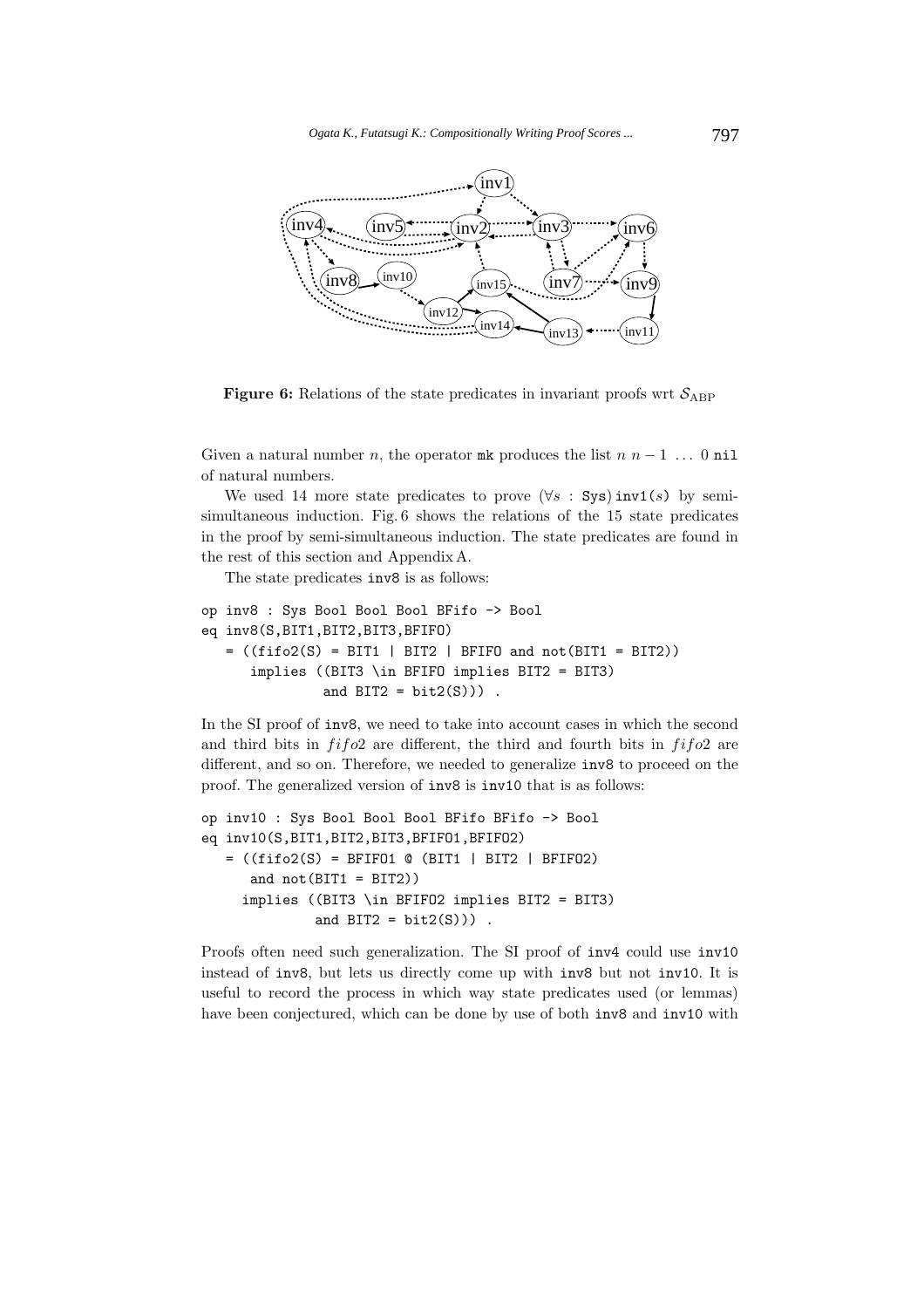semi-simultaneous induction. The same argument can be applied to inv9 and inv11.

The state predicates inv12 is as follows:

```
op inv12 : Sys Bool -> Bool
eq inv12(S,BIT)
   = ((not (fit01(S) = empty))and bit2(S) = fst(top(fifo1(S))))implies (BIT \in fifo2(S) implies bit2(S) = BIT)).
```
In the SI proof of inv12, we need to take into account the second pair in  $f$ i $f$ o1, the third pair in  $f$ *i* $f$  $o$ 1, and so on. Therefore, we needed to conjecture some other state predicates (which are expected to hold in all reachable states wrt  $\mathcal{S}_{ABP}$ ) from which, together with  $S_{ABP}$ , inv12 is deduced. Like inv8, inv12 could be generalized to conjecture the following state predicate:

```
(PAIR \in \text{fifol}(S) \text{ and } \text{bit2}(S) = \text{fst}(PAIR))implies (BIT \in fifo2(S) implies bit2(S) = BIT))
```
We can also use the following two state predicates:

```
op inv14 : Sys Bool -> Bool
eq inv14(S,BIT)
   = ((bit1(S) = bit2(S))implies (BIT \in fifo2(S) implies BIT = bit2(S))) .
op inv15 : Sys BNPair -> Bool
eq inv15(S,PAIR)
   = (not(bit1(S) = bit2(S))
     implies (PAIR \in fifo1(S)
               implies \text{PAIR} = \langle \text{bit1(S)}, \text{next(S)} \rangle).
```
If bit1 equals bit2, the conclusion of inv12 is deduced from inv14, and otherwise the negation of the premise of inv12 is deduced from inv15. Like the SI proof of inv4, the SI proof of inv10 could use inv14 and inv15 instead of inv12, but lets us directly come up with inv12 but neither inv14 nor inv15. inv14 and inv15 can also be used to deduce inv13. This is why we prefer inv14 and inv15 to the generalized version of inv12.

# **8 Related Work**

(Semi-)Simultaneous induction makes it possible to compositionally (or incrementally) write the proof that  $p_0 \wedge \ldots \wedge p_n$  is an inductive invariant wrt an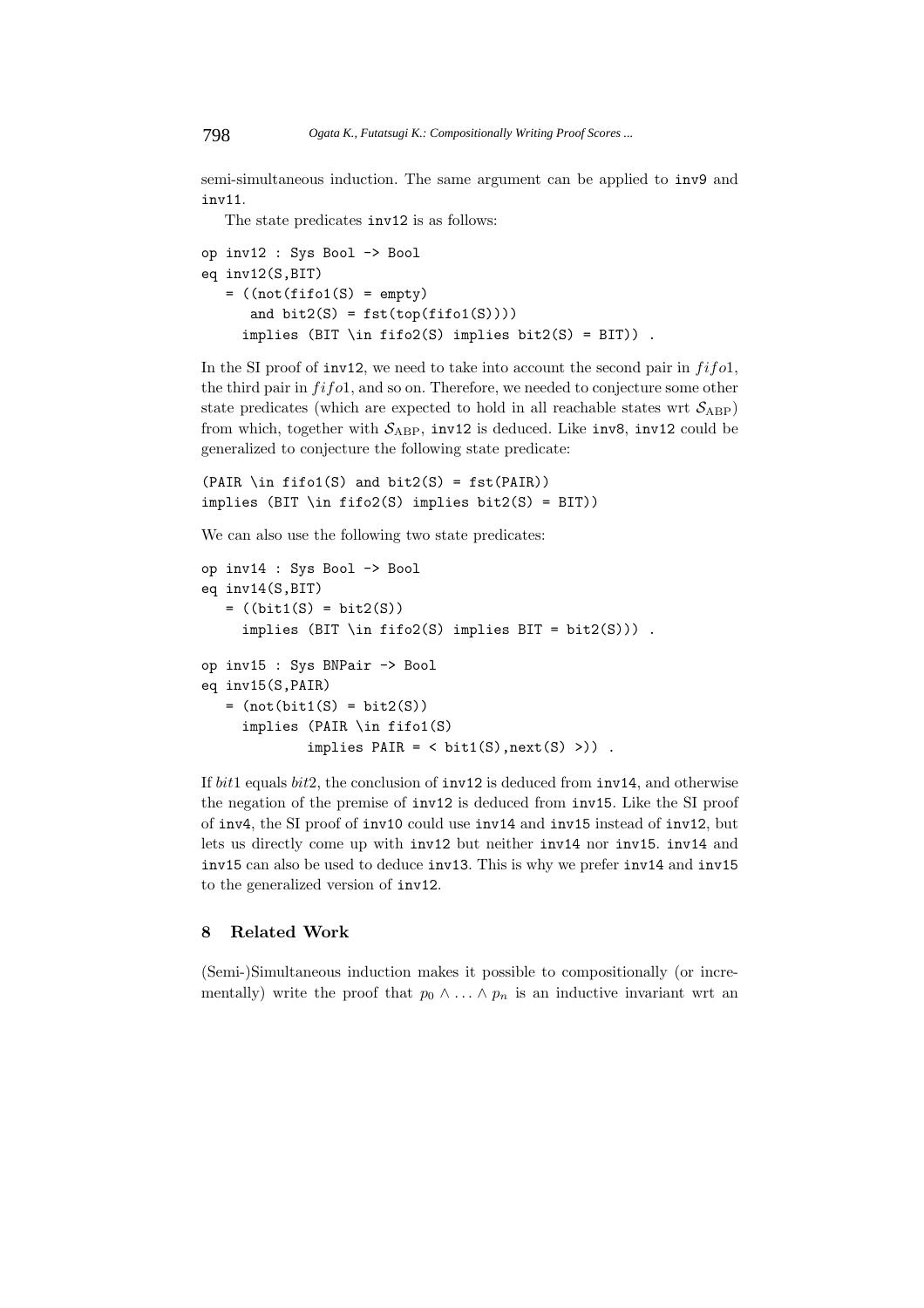OTS  $S$ , or each  $p_i$  is an invariant wrt an OTS  $S$  such that the proof is divided into multiple fragments wrt  $p_0, \ldots, p_n$ , respectively. There has been proposed another proof technique that allows to compositionally write invariant proofs [Rushby, 2000].

In the proof technique, to prove that a state predicate  $G$  is an invariant wrt a state machine, all you have to do is to prove the following:

 $\bigvee_j C_{i,j}(s)$  for each state s,  $G'_{i}(s) \wedge T(s,t) \wedge C_{i,j}(s) \Rightarrow G'_{j}(t)$ for each state s, t and for each  $i, j \in \{1, \ldots, m\},\$  $I(s) \Rightarrow G'_1(s) \vee \ldots \vee G'_m(s)$  for each state s, and  $G'_{1}(s) \vee \ldots \vee G'_{m}(s) \Rightarrow G(s)$  for each state s,

where  $T$  is the transition relation of the state machine and  $I$  is the initiality predicate.  $C_{i,j}$  is called a transition condition, and  $G'_{i}$  is called a configuration. A configuration can be regarded as an abstract state represented by a state predicate. Let  $G^m_\vee$  be  $G'_1 \vee \ldots \vee G'_m$ . The first two formulas imply  $G^m_\vee(s) \wedge$  $T(s,t) \Rightarrow G_{\vee}^{m}(t)$  for each state s, t. From this and the third formula, we conclude that  $G_V^m$  is an inductive invariant wrt the state machine. Therefore, from the fourth formula,  $G$  is an invariant wrt the state machine. The proofs of the first and second formulas for each  $G_i'$  can be independently written from the others.

In the proof technique, it is proved that a disjunction  $G'_1 \vee \ldots \vee G'_m$  is an inductive invariant wrt a state machine, while it is proved that a conjunction  $G_1 \wedge \ldots \wedge G_n$  is an inductive invariant wrt a state machine in a typical proof technique of invariants. Therefore, the proof technique may be called the disjunctive invariant proof technique. Let  $G_{\Lambda}^n$  be  $G_1 \wedge \ldots \wedge G_n$ . John Rushby writes the following [Rushby, 2000]:

... the inadequacy of  $G^i_$  only becomes apparent through failure of the attempted proof of its inductiveness—and proof of the putative inductiveness of  $G_{\wedge}^{i+1}$  must then start over.

It is proved that a conjunction  $p_0 \wedge \ldots \wedge p_i$  is an inductive invariant in (semi-)simultaneous induction. When we need another state predicate  $p_{i+1}$ , however, the entire proof of the inductiveness of  $p_0 \wedge \ldots \wedge p_{i+1}$  does not have to start over. All we have to do is to write the proof fragment wrt  $p_{i+1}$ .

Another difference between the disjunctive invariant proof technique and (semi-)simultaneous induction is that the targets of the former are synchronous systems, while those of the latter are asynchronous systems. It must be worth trying to apply the former to asynchronous systems, and the latter to synchronous systems.

Since OTSs are described as behavioral specifications in the OTS/CafeOBJ method such that each in  $\mathcal T$  and  $\mathcal O$  is regarded as a behavioral operator, it must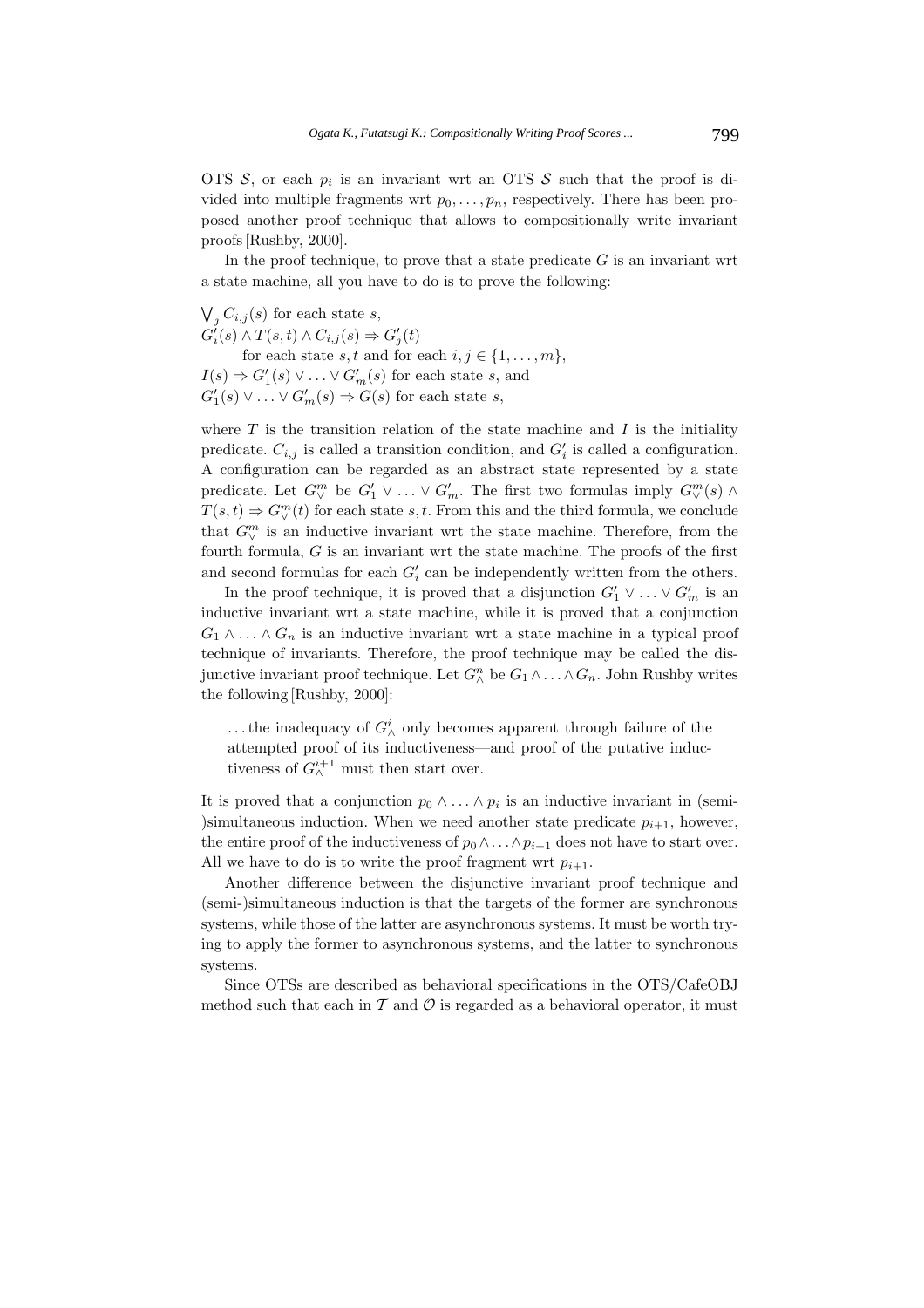be worth mentioning what are mainly concerned in behavioral specifications, namely behavioral equivalence. Several proof methods have been proposed for behavioral equivalence. Among them are context induction [Hennicker, 1990], coinduction [Goguen and Malcolm, 2000, Diaconescu and Futatsugi, 2000] and circular coinduction [Roşu and Lucanu, 2009]. Behavioral equivalence  $=$ <sub>S</sub> in OTSs is given by the definition:  $v_1 =_S v_2$  iff for each  $o : \mathcal{O}, o(v_1, x_1, \ldots, x_m)$  $o(v_2, x_1, \ldots, x_m)$  for all  $x_1 : D_{o1}, \ldots, x_m : D_{om}$ . Although we may have to use some proof method for behavioral equivalence to prove that a given specification conforms to the definition of OTSs, it is straightforward to carry out the proof if an OTS is specified according to what is described in Section 3.

Given an OTS  $S$  and a state predicate p, let us consider a behavioral specification such that each in  $\mathcal{T} \cup \{p\}$  is regarded as a behavioral operator. Let  $\sim$  be the behavioral equivalence in this behavioral specification. Let  $[v_p]$  be an equivalence class of  $v_p \in \Upsilon$  in the quotient set  $\Upsilon/\sim$  such that  $p(v_p)$  holds and for each  $t \in \mathcal{T}$ ,  $t(v_p, y_1, \ldots, y_n) \sim v_p$  for all  $y_1 : D_{t_1}, \ldots, y_n : D_{t_n}$ . If  $v_0 \sim v_p$  for each  $v_0 \in \mathcal{I}$ , then p is an invariant wrt S. Note that p is not necessarily an inductive invariant wrt S because there may be  $v_1 \in \mathcal{T} \setminus [v_p]$  such that  $p(v_1)$  holds but  $p(t(v_1, y_1, \ldots, y_n))$  does not for some  $t \in \mathcal{T}$  and some  $y_1 : D_{t1}, \ldots, y_n : D_{tn}$ . If we use this approach to prove that a given state predicate  $p$  is an invariant wrt a given OTS S, then (1) the behavioral equivalence  $\sim$  is constructed, (2)  $v_p \in \Upsilon$ is found such that  $p(v_p)$  holds and for each  $t \in \mathcal{T}$ ,  $t(v_p, y_1, \ldots, y_n) \sim v_p$  for all  $y_1: D_{t1}, \ldots, y_n: D_{tn}$  and (3) it is checked that  $v_0 \sim v_p$  for each  $v_0 \in \mathcal{I}$ . It is not straightforward to carry out (1) and (2).

Let q be a state predicate such that for each  $v \in \Upsilon$ ,  $q(v)$  holds and  $q(t(v, y_1,..., y_n))$  holds for each  $t \in \mathcal{T}$  and all  $y_1 : D_{t_1}, \ldots, y_n : D_{t_n}$ . Then,  $\{v_q \in \Upsilon | p(v_q)\}\$ is the equivalence class of  $v_q \in \Upsilon$  in  $\Upsilon/\sim$  such that  $p(v_q)$  holds. If  $v_0 \sim v_q$  for each  $v_0 \in \mathcal{I}$ , then q is an inductive invariant wrt S. If  $q \Rightarrow p$ , then p is an invariant wrt S. Although we do not need to carry  $(1)$  and  $(2)$  in this approach, this approach needs to find an inductive invariant  $q$  wrt  $S$  such that  $q \Rightarrow p$ , which is the standard approach to proving invariants. It may be worth investigating whether there are some cases such that the approach described in the previous paragraph is superior to the standard approach.

### **9 Conclusion**

Although simultaneous induction is folklore in mathematics [Jouannaud, 2005] and treated in an undergraduate text in mathematics  $[Lovász et al. (2003)],$ mathematicians do not seem to use it actively. This seems to be because mathematicians do not use long formulas [Lamport, 2005]. Although semi-simultaneous induction must be folklore in mathematics as well, we have not found any written documents on it. (Semi-)simultaneous induction is just another way of organiz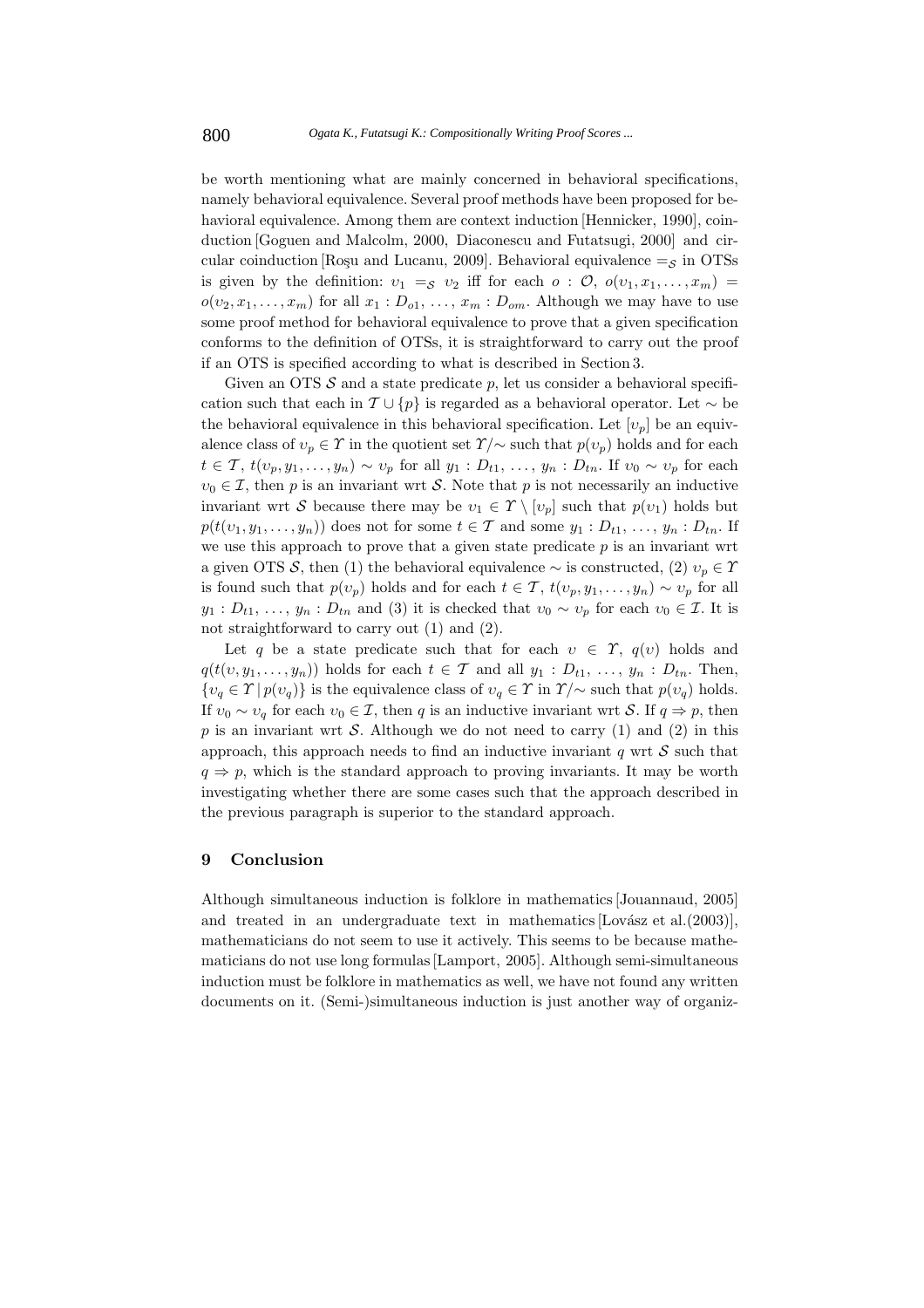ing a traditional deductive invariant proof as the disjunctive invariant proof technique, but has some advantages over the standard way of doing so:

- 1. (Semi-)simultaneous induction makes it possible to compositionally (or incrementally) write proofs of invariants. Proofs (or proof scores) in progress do not have to be thrown away and only proof fragments wrt new state predicates have to be written.
- 2. Semi-simultaneous induction makes proofs by only simultaneous induction more concise, and may need less cases, making proof shorter, than the traditional deductive invariant proof technique.
- 3. Semi-simultaneous induction makes it possible to record the process in which way lemmas have been conjectured.

Some lessons learnt on how to use (semi-)simultaneous induction are as follows:

- 1. Mostly conduct SI proofs to prove that an OTS enjoys invariants, and conduct IMP proofs when you need to generalize state predicates. This is because it is possible to record the process in which way lemmas have been conjectured, making proof scores readable for human users. This is very important because we think that proof scores should be part of specifications, which are supposed to be read by human users.
- 2. After the completion of the proof, try to find a state predicate such that its SI proof has been conducted and it can be deduced from some other state predicates together with an OTS concerned, and if such a state predicate is found, replace the SI proof with the IMP proof of the state predicate. This makes proof scores shorter.

The second lesson may erase records of how to conjecture lemmas. This is because information on case analysis in induction cases is one important source of how to conjecture lemmas and may be deleted by use of the second lesson. If it is crucial to record the process in which way lemmas have been conjectured, the second lesson should not be used.

We have summarized some tips on writing proof scores in the OTS/CafeOBJ method in [Ogata and Futatsugi, 2006]. It may be worth noting that those tips can be effectively used to write proof scores by semi-simultaneous induction.

Although compositionally writing proof scores with (semi-)simultaneous induction makes it possible to reduce the burden of interactive theorem proving, it is unrealistic to manage much larger proof scores manually. Therefore, a proof assistant has been being designed and developed for the OTS/CafeOBJ method.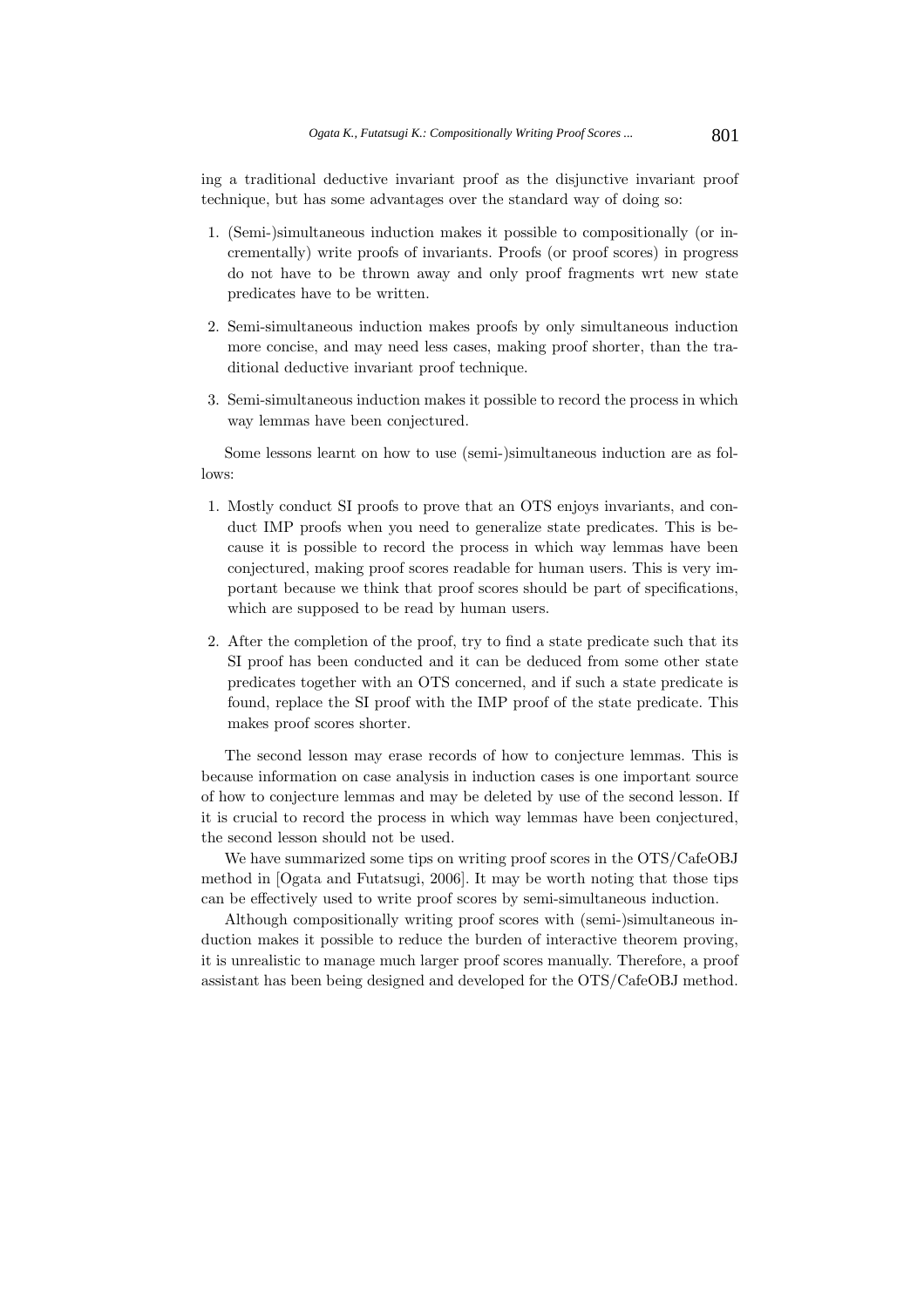# **References**

- [Diaconescu and Futatsugi, 1998] Diaconescu, R., Futatsugi, K.: CafeOBJ report: The Language, Proof Techniques, and Methodologies for Object-Oriented Algebraic Specification, volume 6 of AMAST Series in Computing, World Scientific, 1998.
- [Diaconescu and Futatsugi, 2000] Diaconescu, R., Futatsugi, K.: Behavioural coherence in object-oriented algebraic specification, Journal of Universal Computer Science, 6 (2000) 74–95.
- [Diaconescu et al, 2003] Diaconescu, R., Futatsugi, K., Ogata, K.: CafeOBJ: Logical foundations and methodologies, Computing and Informatics 22 (2003), 257–283.
- [Gâinâ et al, 2009] Gâinâ, D., Futatsugi, K., Ogata, K.: Constructor-based institutions, 3rd Conference on Algebra and Coalgebra in Computer Science (3rd CALCO), LNCS 5728, 398–412, Springer, 2009.
- [Goguen and Malcolm, 2000] Goguen, J., Malcolm, G.: A hidden agenda, Theoretical Computer Science 245 (2000), 55–101.
- [Gutiérrez et al, 2012] Gutiérrez, R., Meseguer, J., Rocha, C.: Order-sorted equality enrichments modulo axioms, 9th InternationalWorkshop on Rewriting Logic and its Applications (WRLA 2012), Pre-Proceedings, 69–88, 2012.
- [Hennicker, 1990] Hennicker, R.: Context induction: A proof principle for behavioural abstractions, International Symposium on Design and Implementation of Symbolic Computation Systems (DISCO '90), LNCS 429, 101–110, Springer, 1990.
- [Ouranos, 2007] Ouranos, I., Stefaneas, P.: An algebraic framework for modeling of mobile systems, IEICE Transactions on Fundamentals of Electronics, Communications and Computer Sciences 90-A (2007), 9, 1986–1999.
- [Jouannaud, 2005] Jouannaud, J.-P.: Simultaneous induction is folklore, Personal Communication (2005).
- [Kong et al, 2010] Kong, W., Ogata, K., Futatsugi, K.: Towards reliable e-government systems with the OTS/CafeOBJ method, IEICE Transactions on Information and Systems 93-D (2010), 5, 974–984.
- [Lamport, 2005] Lamport, L.: How to write a long formula, Formal Aspects of Computing 6 (2005), 5, 580–584.
- [Lovász et al.(2003)] Lovász, L., Pelikán, J., Vesztergombi, K.: Discrete Mathematics: Elementary and Beyond, Undergraduate Texts in Mathematics, Springer, 2003.
- [Manna and Pnueli, 1995] Manna, Z., Pnueli, A.: Temporal Verification of Reactive Systems: Safety, Springer, 1995.
- [Nakamura and Futatsugi, 2007] Nakamura, M., Futatsugi, K.: On equality predicates in algebraic specification languages, 4th International Conference on Theoretical Aspects of Computing (ICTAC 2007), LNCS 4711, 381–395, Springer, 2007.
- [Ogata and Futatsugi, 2003] Ogata, K., Futatsugi, K.: Proof scores in the OTS/Cafe-OBJ method, 6th International Conference on Formal Methods for Open Object-Based Distributed Systems (6th FMOODS), LNCS 2884, 170–184, Springer, 2003.
- [Ogata and Futatsugi, 2006] Ogata, K., Futatsugi, K.: Some tips on writing proof scores in the OTS/CafeOBJ method, Algebra, Meaning, and Computation: A Festschrift Symposium in Honor of Joseph Goguen, LNCS 4060, 596–615, Springer, 2006.
- [Ogata and Futatsugi, 2008] Ogata, K., Futatsugi, K.: Proof score approach to verification of liveness properties, IEICE Transactions on Information and Systems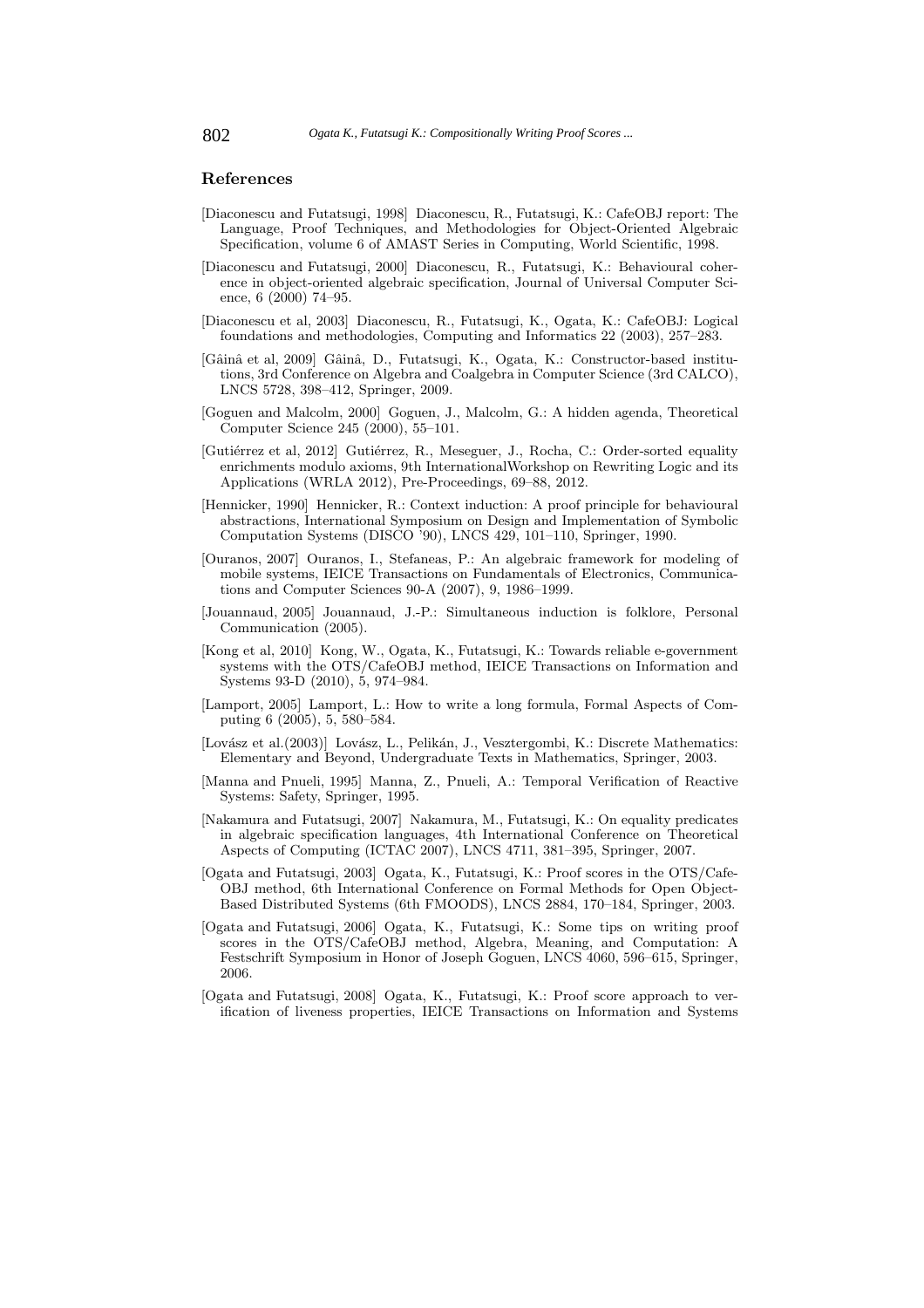E91-D (2008), 12, 2804–2817.

- [Ogata and Futatsugi, 2010] Ogata, K., Futatsugi, K.: Proof score approach to analysis of electronic commerce protocols, International Journal of Software Engineering and Knowledge Engineering 20 (2010), 2, 253–287.
- [Ouranos et al, 2010] Ouranos, I., Stefaneas, P., Ogata, K.: Formal modeling and verification of sensor network encryption protocol in the OTS/CafeOBJ method, 4th International Symposium on Leveraging Applications of Formal Methods, Verification, and Validation (ISoLA 2010, Part 1), LNCS 6415, 75–89, Springer, 2010.
- [Roşu and Lucanu, 2009] Roşu, G., Lucanu, D.: Circular coinduction: A proof theoretical foundation, 3rd International Conference on Algebra and Coalgebra in Computer Science (3rd CALCO), LNCS 5728, 127–144, Springer, 2009.
- [Rushby, 2000] Rushby, J.: Verification diagrams revisited: Disjunctive invariants for easy verification, 12th International Conference on Computer Aided Verification (12th CAV), LNCS 1855, 508–520, Springer, 2000.
- [Triantafyllou et al, 2010] Triantafyllou, N., Ouranos, I., Stefaneas, P., Frangos, P.: Formal specification and verification of the OMA license choice algorithm in the OTS/CafeOBJ method, International Conference on Wireless Information Networks and Systems (WINSYS 2010), 173–180, 2010.
- [Woodcock et al, 2009] Woodcock, J., Larsen, P. G., Bicarregui, J., Fitzgerald, J.: Formal methods: Practice and experience, ACM Computing Surveys 4 (2009), 19:1– 19:36.

# **A Other State Predicates Used for ABP Verification**

```
op inv2 : Sys -> Bool
eq inv2(S)
   = (not(fifo2(S) = empty) and not(bit1(S) = top(fifo2(S))))
     implies (bit2(S) = top(fifo2(S))).
op inv3 : Sys -> Bool
eq inv3(S)
   = (not(fifo1(S) = empty) and bit2(S) = fst(top(fifo1(S))))
     implies (bit1(S) = fst(top(fifo1(S)))
              and next(S) = end(top(fifo1(S)))).
op inv4 : Sys Bool -> Bool
eq inv4(S,BIT)
   = (not(fifo2(S) = empty) and not(bit1(S) = top(fifo2(S)))
                            and BIT \in fifo2(S))
     implies (top(fifo2(S)) = BIT).
op inv5 : Sys Bool -> Bool
eq inv5(S,BIT)
   = (not(fifo2(S) = empty) and BIT \in fifo2(S)
                            and not(bitt(S) = BIT))implies (bit2(S) = BIT).
```